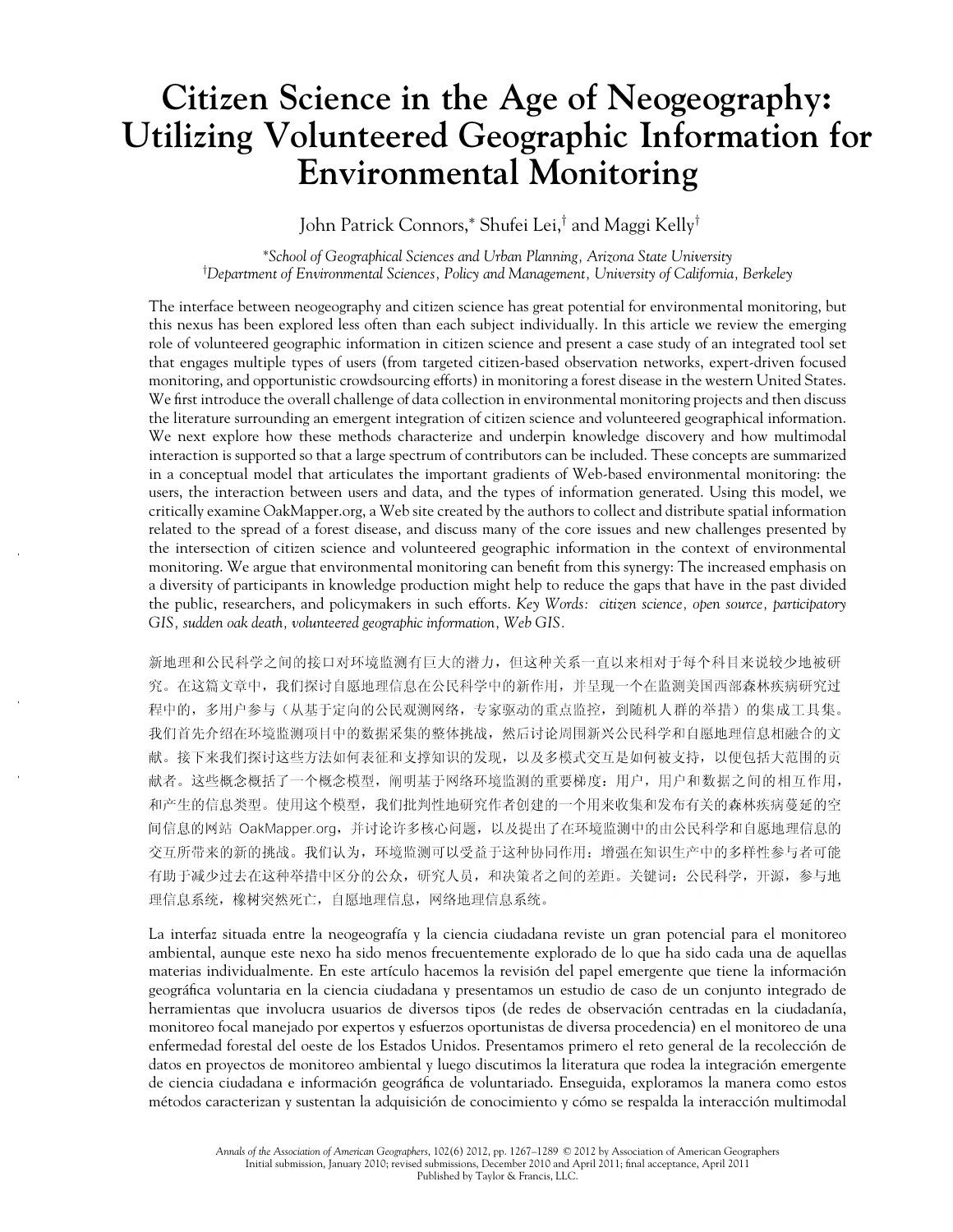para que se pueda incluir un amplio espectro de contribuyentes. Estos conceptos se resumen en un modelo conceptual que articula los gradientes importantes de monitoreo ambiental basado en la Web: los usuarios, la interacción entre usuarios y los datos, y los tipos de información generados. Mediante este modelo, examinamos críticamente al OakMapper.org, un sitio Web construido por los autores para recoger y difundir información espacial relacionada con la diseminacion de una enfermedad forestal, al tiempo que discutimos muchos de los ´ asuntos medulares y nuevos retos asociados con la intersección de la ciencia ciudadana y la información geográfica voluntaria en el contexto del monitoreo ambiental. Sostenemos que el monitoreo ambiental se puede beneficiar de esta sinergia: El énfasis creciente en una diversidad de participantes en la producción de conocimiento podría ayudar a reducir las brechas que en el pasado han dividido al publico, los investigadores y los formuladores de ´ pol´ıticas en tales esfuerzos. *Palabras clave: ciencia ciudadana, fuente libre, SIG participante, muerte subita de robles, ´ informacion geogr ´ afica voluntaria. ´*

The recent proliferation of geospatial tech-<br>nologies, including Web-based mapping tools,<br>Global Positioning Systems (GPS), and smart nologies, including Web-based mapping tools, phones, is transforming the collection, representation, distribution, and use of spatial information. Technologies such as Google Maps and Open Street Map have been embraced by academic geographers but have also been widely employed by a nonexpert community, often referred to as *neogeographers* (Turner 2006; Haklay, Singleton, and Parker 2008). This article considers the emerging roles of volunteered geographic information (VGI, which is generated by the users of these technologies) and of citizen science in research endeavors, particularly for environmental monitoring. We present a hybrid approach to data collection that draws from an array of direct and indirect sources to assemble and share geographic knowledge from both neogeography and expert science sources. Despite their promise, these data pose social and empirical challenges that can proscribe their application, and we consider the utility of VGI and citizen science in this context and in light of these limitations. Nonetheless, we believe that neogeography and VGI complement both citizen science and expert science efforts and here explore the potential of their synergy for environmental monitoring efforts to provide timely detection of large-scale phenomena.

Many of the challenging natural resource problems that the public (this article refers to the public as the nonexpert community of private citizens operating outside of the academy and policy agencies), researchers, and policymakers face today span spatial scales and impact diverse public groups. Addressing these challenges often requires coordinated monitoring, efficient data collection and retrieval, and increased communication and cooperation between scientists and the public (Kusel et al. 1996; Mason and Dragicevic 2006; Lynam et al. 2007; Ban, Picard, and Vincent 2008; Fernandez-Gimenez, Ballard, and Sturtevant 2008; Jacobson et al. 2009). Although there is a long and interesting history of scientists working with private citizens to gather and utilize scientific data (Holland 1996; Kearns, Kelly, and Tuxen 2003; Jennings, Jarnagin, and Ebert 2004; Evans et al. 2006; Parker 2006; Pedersen, Kearns, and Kelly 2007), the ability for these communities to interact can be impeded by interest levels, technical skills, information accessibility, data management, communication barriers, and time requirements. Environmental data sets that are generated and used by communities have commonly utilized the Web as a medium; in this context, geographic location is an intuitive and powerful cataloging structure for many environmental and social data. Such Web-based databases make geotagged data widely available in a visual, dynamic, quickly searchable, and interactive format (Goodchild 1997; Kearns, Kelly, and Tuxen 2003) that builds on many of the design standards from information visualization and cognitive and cartographic research (Tufte 2001; MacEachren et al. 2004; Heer and Agrawala 2008; Balram and Dragicevic 2009).

The recent emergence and broad adoption of information technologies to gather and visualize geographic information have increased the feasibility of conducting large-scale citizen science projects, but these data also challenge the traditional relationships between scientists, the public, and data sets. Examples of VGI and citizen science have become common in biodiversity monitoring and conservation biology (e.g., Danielsen et al. 2005; Lepczyk 2005; Couvet et al. 2008) and early disaster response (Longueville et al. 2010; Poser and Dransch 2010) but are not as common in environmental monitoring. If used in the service of environmental monitoring, VGI and citizen science could embrace the broader social trend that favors citizen involvement in decision making and policy implementation across multiple levels of government (Gouveia and Fonseca 2008; Berkes 2009). Although there has been discussion of the role of these technologies to facilitate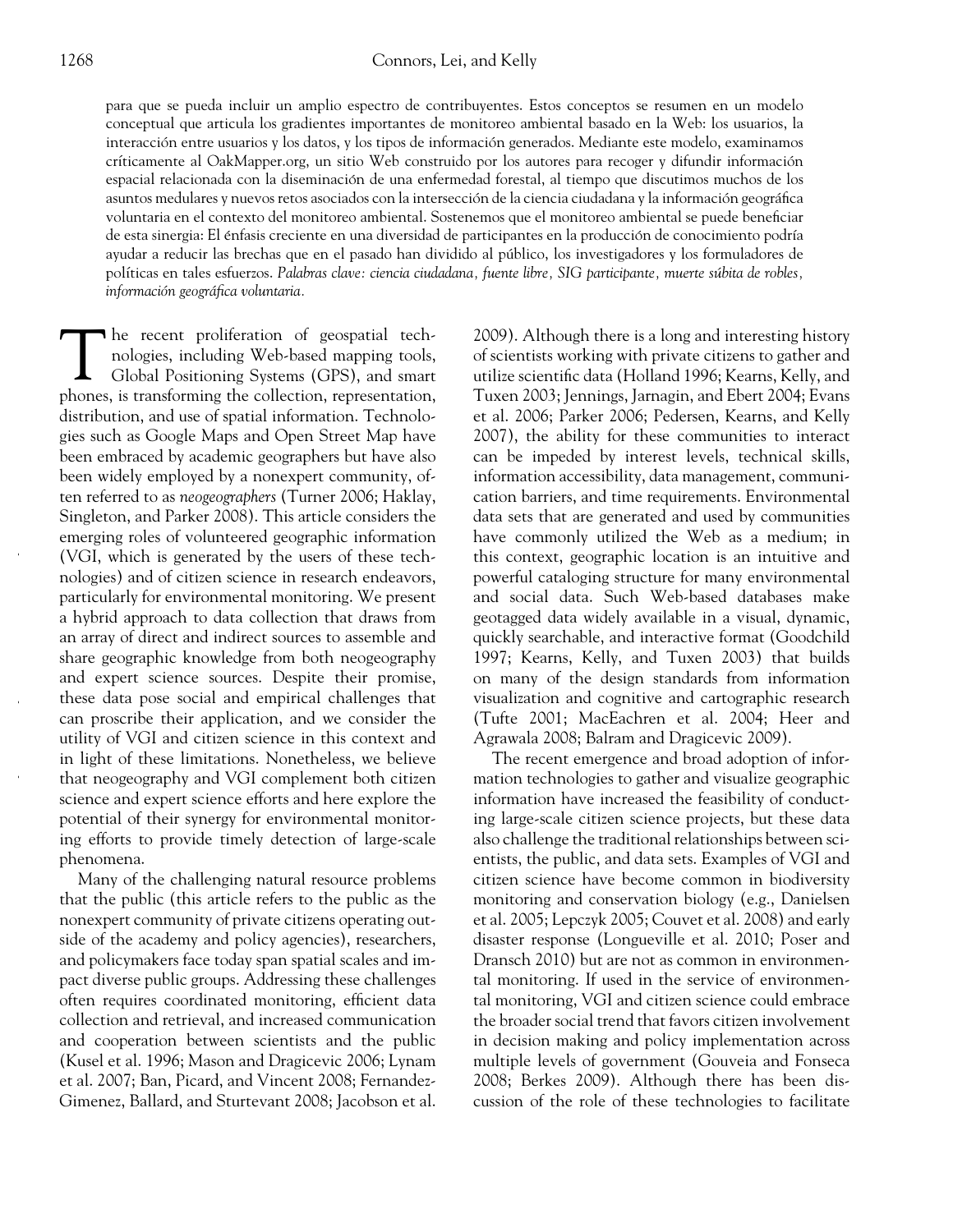participatory efforts and to actively recruit data, less attention has been given to data sourcing from extensive VGI networks that are created independently of formal citizen science projects, and yet are increasing rapidly in number and scope.

This article argues that environmental monitoring projects can benefit from the full spectrum of knowledge producers (from trained scientists to citizen scientists) by bringing in the complete range of VGI (from projectspecific data to agglomerative geotagged information on the Web) and providing a multimodal interaction platform for its intentional and unintentional participants. To advance this argument, this article first considers the importance of citizen science and VGI, as supported by the advancement of information technologies, and then details the various modes of interaction that these contributors have with locational information. A conceptual model that maps out the relationships between citizen science (users/producers), VGI (data), and environmental data production (interaction) is presented to help summarize and visualize the core arguments of this article. Finally, the OakMapper.org case study is provided to illustrate how to operationalize this conceptual model. This article concludes with a critical discussion of the implications of VGI and citizen science for environmental monitoring and lessons learned from our experiences with OakMapper.org.

# **Citizen Science in the Age of Neogeography**

The concept of using decentralized groups of nonprofessionals to gather information, which predates the Internet and the term *crowdsourcing*, has long been embraced by citizen science projects. Audubon's Christmas Bird Count, which has utilized volunteers to conduct a census of birds in the Western Hemisphere since 1900 (Butcher 1990), is one of the longest running and best known citizen science projects. Other examples of citizen science have included fish counts, bird biodiversity, water monitoring, and air quality monitoring (Pattengill-Semmens and Semmens 2003; Lepczyk 2005; McCaffrey 2005; Cooper et al. 2007). Scientific data sets are increasingly generated and used by collaborative communities, often virtual, which can include researchers, decision makers, and private citizens (Wulf 1993; Kouzes, Meyers, and Wulf 1996; Cummings and Kiesler 2005; Pedersen, Kearns, and Kelly 2007). The possibilities for enlisting private

citizens for scientific research has grown with the spread of the Internet, and many projects have begun to use large-scale public resource computing to distribute data processing to many volunteers (e.g., SETI@home, folding@home, and others; D. P. Anderson et al. 2002). This distributed approach that utilizes the human and technological capital of volunteers can save time and resources as well as increase public knowledge and interest in science (Irwin 1995).

Technological advances have facilitated public participation in expert-guided scientific research, but it has also opened opportunities for informal knowledge sharing and information access beyond the reach of the academy. The production of spatial information in particular has transformed as geospatial technologies provide opportunities for private citizens to participate in activities once relegated to the world of "expert" geographers and cartographers. Web mapping services (e.g., Google Maps, Yahoo! Maps) and digital globes (e.g., Google Earth, NASA World Wind) have increased these opportunities by providing free access to extensive collections of maps and imagery that were previously difficult to obtain and view, and Web developers have responded by producing numerous applications and data sets with these tools. A Web-going public has embraced these opportunities, creating an emerging landscape on the Internet that is geographic in structure, often personal, sophisticated, and highly dynamic. As a result, map making is no longer restricted to the realm of the trained cartographer and there is diminishing distinction among the producer, consumer, and communicator of spatial information (Goodchild 2009). Neogeography, as this informal application of geographical techniques has been coined (Turner 2006; Haklay, Singleton, and Parker 2008), is actualizing the concept of citizen science, which "implies a form of science developed and enacted by citizens themselves—the 'contextual knowledges,' which are generated outside of formal scientific institutions" (Irwin 1995, xi).

The more inclusive role of users in the coproduction of spatial information echoes a broader trend toward developing a more participatory and social Internet, which is called Web 2.0 (O'Reilly 2007; Haklay, Singleton, and Parker 2008; Hall et al. 2010). Definitions of Web 2.0 vary, but O'Reilly (2007) identified common traits that include scalable Web-based services, user-enriched data sources, use of collective intelligence, and lightweight user interfaces. Although developers create the infrastructure, this new digital landscape enlists private citizens as codevelopers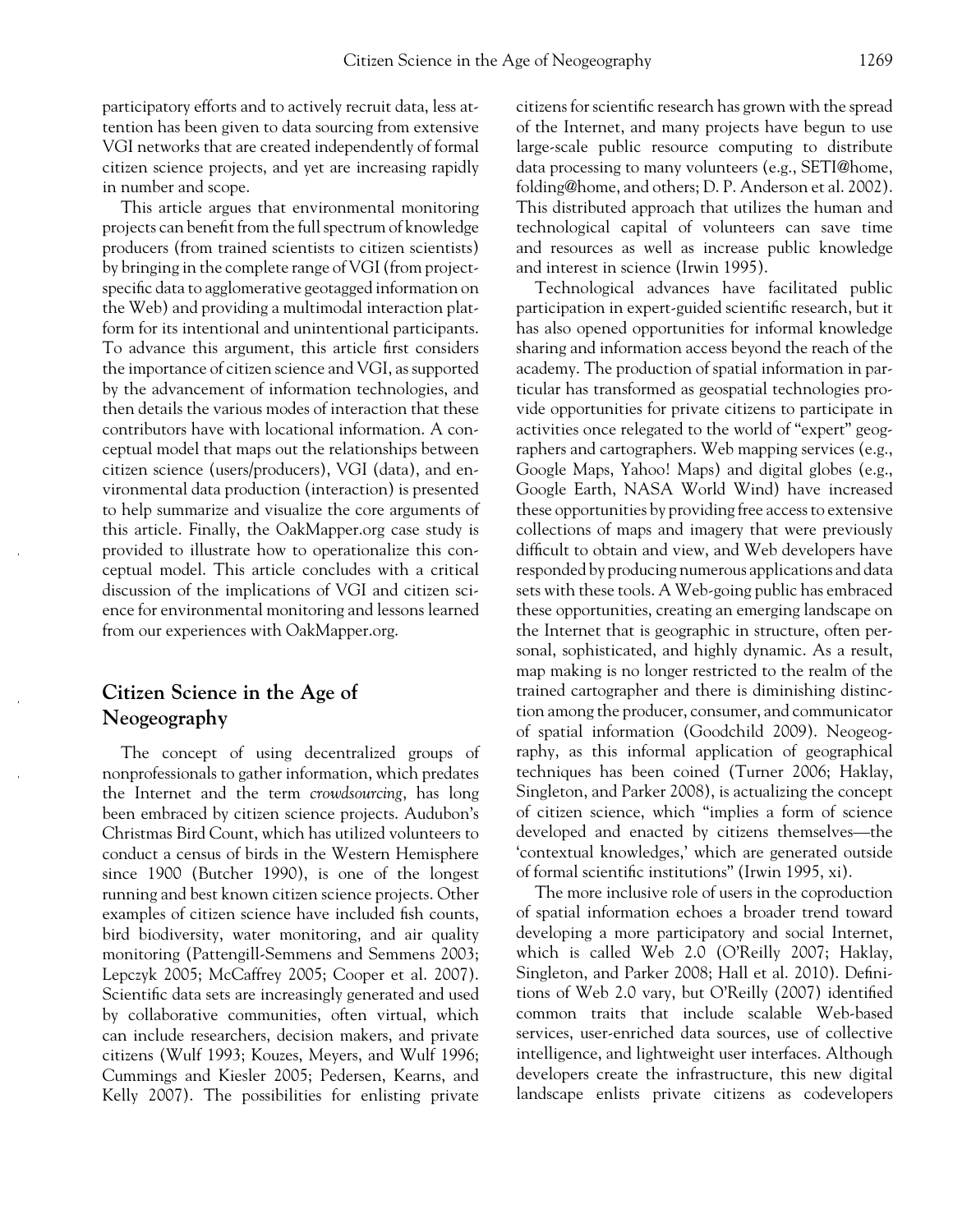and depends on a broad user community to generate content. Neogeographers are supporting a form of crowdsourcing, which utilizes a decentralized network of users to provide content (Howe 2009), to develop geospatial tools and spatial data sets. In the broadest sense, crowdsourcing describes the outsourcing of tasks, which would normally be conducted by an employee, to a fleet of volunteers but more commonly refers to the use of Web 2.0 to facilitate this collaboration. This radical shift in the relationship between use and production of information has led some to refer to participants who take on this dual role as *produsers* (Budhathoki, Bruce, and Nedovic-Budic 2008). Produsers provide content for encyclopedias (wikipedia.com), share videos (youtube.com) and photographs (flickr.com), and publish business reviews (yelp.com). Neogeographers represent a subset of produsers who specifically interact with VGI. Conceptualizing a subset of the Internet users as produsers is important in this article because this term accentuates the agency of these users and distinguishes them from a purely consumptive "mob."

This increased emphasis on the importance of participants in knowledge production is one reason that neogeography, enabled by Web mapping services and applications, might help to reduce the gaps that have in the past divided the public, researchers, and policymakers (Peluso 1995; Bailey et al. 2006; Mason and Dragicevic 2006; Parker 2006;Walker et al. 2007). In producing environmental data, citizen scientists become agents in the decision-making and policymaking process. The desire to utilize geospatial technology for more inclusive environmental decision making and management (Elwood 2006, 2007; Dunn 2007; Dunn et al. 2007) is evidenced in numerous projects, including the areas of habitat restoration, public health, environmental planning, water quality monitoring, and wildland fire management (Sisk et al. 2006; Driedger et al. 2007; Morehouse and O'Brien 2008; Ghaemi et al. 2009). The cited examples seek to use geographic information systems (GIS) to incorporate the opinions of stakeholders into the decision-making process (Obermeyer 1998; Rinner, Kefller, and Andrulis 2008; Simao, Densham, and Haklay 2009), and they illustrate the potential of collaborative tools to actively develop consensus (Dragicevic and Balram 2006; Nyerges et al. 2006). Many of these projects have developed mechanisms that allow data exploration, scenario testing, location-based commenting, or place-based discussion forums (Peng 2001; Rinner, Kefller, and Andrulis 2008); some have also noted the advantages of using free and open source

technologies to develop these tools (Greene et al. 2007; Gouveia and Fonseca 2008; Hall et al. 2010). Experiences from researchers in participatory GIS (PGIS) show that GIS can have various benefits for different phases of the decision-making process (Jankowski and Nyerges 2001), but further exploration is still needed to understand the role of VGI in research and environmental monitoring and decision making.

These examples suggest that with the aid of information technologies and Web 2.0 principles, neogeography has actualized a wider range of citizen science opportunities through online Web mapping services and applications. The role and agency of citizens in producing environmental data and engaging in environmental monitoring has been affirmed by an increasing number of citizen science environmental projects. By validating the epistemic position of citizen scientists, the value of environmental data produced by citizen scientists is affirmed by extension. It addresses some of the remaining doubts about this methodology in contrast to the expert-driven knowledge production paradigm. In fact, in a robust citizen science project, the redundancy of data and information can serve as a peer-reviewing, self-correcting mechanism, thus improving the accuracy and reliability of such information. What kinds of data and how are such data produced when citizen science projects take advantage of VGI and Web 2.0? As discussed in the next section, knowledge discovered within this context can be specialized or general, targeted or distributed, and with intentional or unintentional interaction between a user and a project.

# **VGI and Knowledge Discovery**

Examples of PGIS illustrate the epistemic contribution of GIS to participatory models. Many citizen science projects have also benefited from the collaborative environment facilitated by GIS. The realm of VGI shows promise for information gathering and consensus building in citizen science by utilizing broader methods of crowdsourcing. Researchers can use VGI to amass the knowledge of the public, who are often best positioned to provide information that requires indigenous experience, esoteric understanding of a physical environment, or up-to-date information about local conditions (Flanagin and Metzger 2008). The time sensitivity of environmental monitoring efforts often requires rapid action. Local knowledge and crowdsourced skills that manifest in VGI offer particular promise for time-sensitive and emergent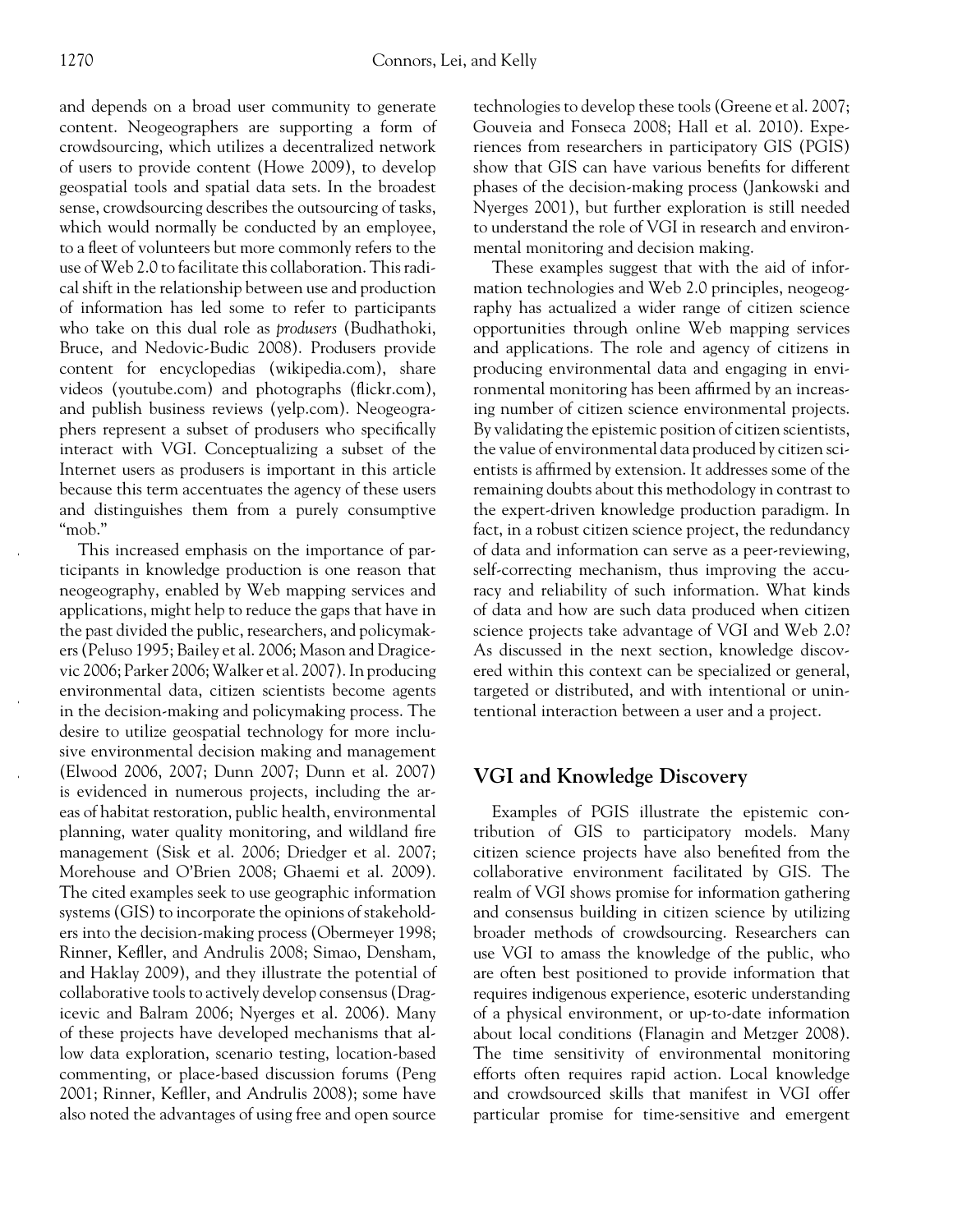phenomena, such as disaster management (Goodchild 2007; Elwood 2010; Longueville et al. 2010; Poser and Dransch 2010). Obtaining timely data can be difficult in these cases, as spatial information is often limited by weather conditions, return rates of sensors, and time demands of traditional geographic methods. In contrast, VGI can be supported by a distributed network of humans functioning as technicians and sensors in real time. Acting in this manner, neogeographers can rapidly create data sets for large areas and develop databases that could support time-sensitive endeavors, such as during disasters (C. C. Miller 2006). Disaster management during recent earthquakes in Haiti has demonstrated the efficacy of VGI to rapidly gather information and leverage volunteers. Following the earthquakes that struck Haiti in January 2010, rescue workers did not have complete or accurate street maps for the area, but neogeographers contributing to OpenStreetMap (OSM), were able to quickly create road maps of the area (http://wiki.openstreetmap.org/wiki/WikiProject Haiti, last accessed 10 April 2011). Similar applications were used to communicate information during fires in Southern California in the summer of 2008. During these fires, several maps were developed that used collaborative tools in Google Maps to share information regarding locations of fires, road closures, and aid locations (http://googleblog.blogspot.com/2007/10/southern-cali fornia-fire-maps.html, last accessed 10 April 2011). Examples from disaster management illustrate the potential of VGI to coalesce crucial information from a diverse public across large areas, even during situations that could hinder information flow.

Despite this promise, the role of VGI within research fields remains narrow, as it mainly focuses on project-specific environmental data directly generated by intentional participants. The prior examples are structured and goal oriented, but VGI often also comes in less organized formats. Although citizen science and environmental monitoring projects often require data gathered in the former manner, others might benefit from an exploratory process of geographic knowledge discovery (GKD), in which data mining methods are used to extract information from spatial databases (C. C. Miller 2006). Such methods might help to distinguish useful information from noise and generate useful data for academic research, including environmental monitoring. Considering this option, researchers can gather VGI in two ways: (1) solicit information for an explicit purpose directly from relevant environmental data produsers or (2) glean the relevant information from alternate sources that are not specific to a particular environmental project. A hybrid approach, which depends on pooled information from multiple sources, could benefit environmental monitoring projects by revealing knowledge in disparate data sets. The following exploration of the many modes by which neogeographers interact with locational information elucidates the different relational structures between produsers and a scientific database, also revealing potential means by which these data can be linked.

# **Multimodal Interaction with Locational Information**

The increasing access to and complexity of spatial technologies has changed the way in which users interact with spatial information, how developers create content, and how researchers compile data. The new modes by which produsers interact with information poses opportunities for researchers to extend citizen science efforts and to reimagine public participation. The array of intuitive Web mapping tools with which the Web-going public has great familiarity has afforded citizen scientists a direct way to produce and contribute environmental data for specific projects. Direct map annotation with points, lines, or areas (in contrast to spatial data collection via paper, digital forms, or traditional geocoding) has sped up VGI considerably (Lee, Quinn, and Duke 2006; Goodchild 2007), particularly in areas that are not on a street network or that do not geocode well. This kind of directed production of data toward a specific project is common in citizen science and can be characterized by produsers' high intentionality. Here, we consider intentionality in terms of a produser's intentions to provide geographic information for a particular end use. Low-intentionality scenarios are increasingly common as interoperability among spatial technologies facilitates the transfer and reuse of spatial content among services. Initially, as with many emerging technologies, the rush to develop Web-based mapping tools led to an array of programming and file structures. The Open Geospatial Consortium (OGC) formed to address these divergent technologies and to create interoperable standards. These standardizations have allowed data of various formats and from many different sources to be shared between both proprietary and open source software and have created opportunities for the greater distribution of spatial information (http://www.opengeospatial.org, last accessed 10 April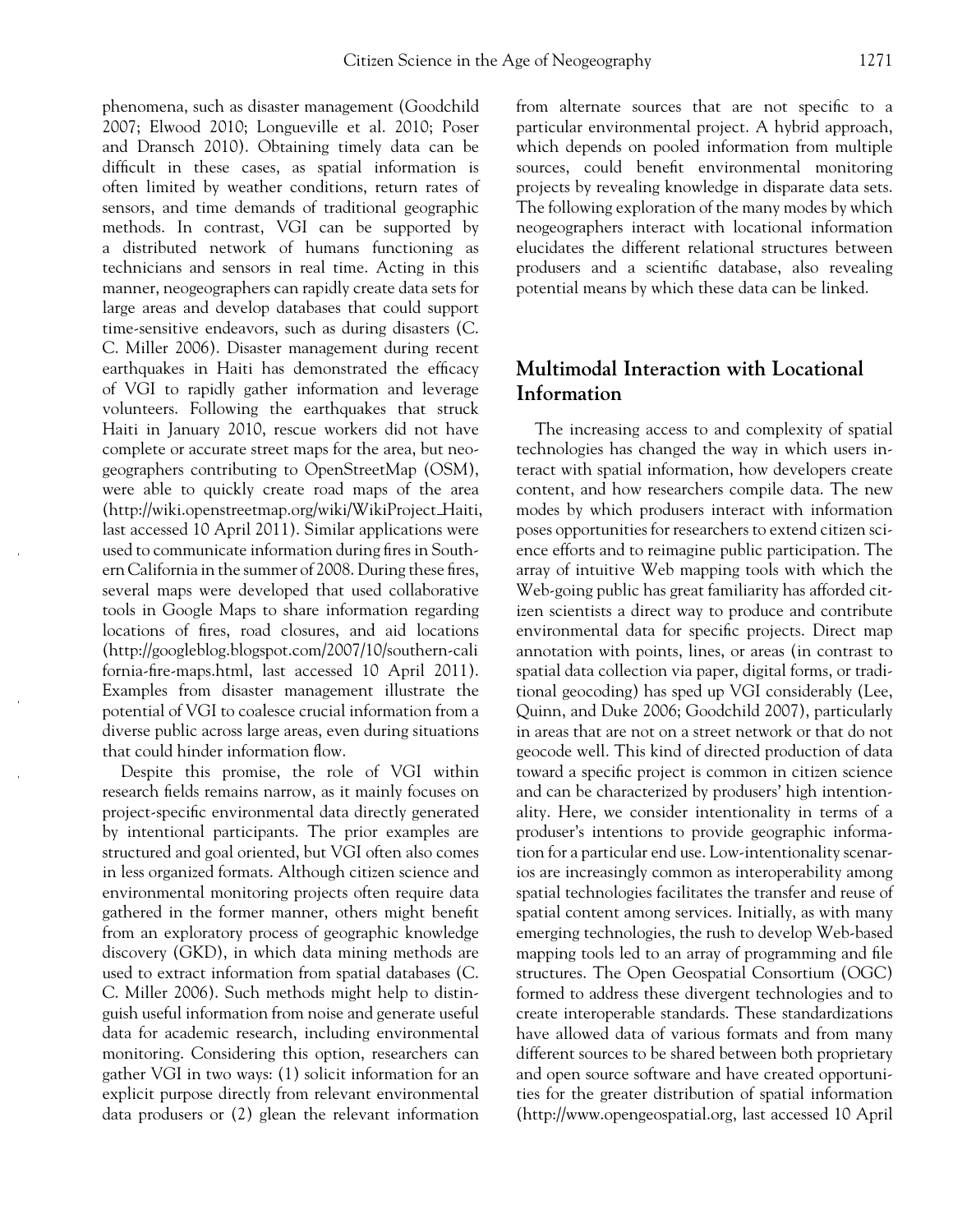2011). This increase in interoperability offers great potential for sharing and reusing data that might not be targeted toward a particular project. For example, a syndicated, geotagged photo stream from Flickr could be reused, after filtering the data, for environmental monitoring purposes without the original user intending to contribute to such a project. Thus, a user of one technology might be unknowingly supporting content elsewhere. This exchange of spatial information has also been supported by open application programming interfaces (APIs). One of the most prominent examples of an open API is the Google Maps API released in 2005, which popularized a new trend of Web applications called *mashups* (C. C. Miller 2006). Google Maps mashups display data from other sources within the Google Maps interface and atop Google's base layers. Although the Google Maps API is only one of the many technologies that have contributed to Web mapping—others include OpenLayers, MapServer, and Yahoo! Maps—it is the most prevalent and is related to the increased focus on the spatialization of information (Skupin and Fabrikant 2003; Crandall et al. 2009) and the increased familiarity with maps among the public.

Although these changes in data standards and software have created new modes of interaction, radical changes in hardware have also supported a growth in VGI. A growing mode of interaction with location information is to use real-time location information via software applications on location-aware mobile devices. Software development kits (SDKs) for location-aware mobile devices, specifically GPS-enabled smart phones, have led to a torrent of location-based services (LBSs) and subsequent VGI. Many LBSs, such as Gowalla and Foursquare, are a form of social media that allow users to communicate locational information to friends. Contributions of location information to these services, however, could also be utilized for marketing services, of which produsers are unaware, in which case they had low intentionality for this application of their VGI. The concept of intentionality can be further differentiated between contributions to geographically explicit projects, which specifically target geographic content, and geographically implicit projects, which gather geographic information without this being the main focus (Antoniou, Morley, and Haklay 2010). As presented here, the lowest degree of intentionality is displayed when a produser submits a piece of Web content with locational information to a geographically implicit service, but this locational information is then used elsewhere. For example, Twitter, which is a social networking and microblogging tool, has recently added a

geotagging feature to its service, allowing users to associate their current locations with their messages, or tweets. The mode of interaction is considered to have low intentionality because the location information added to a tweet is simply an extra piece of information attached to these data and not intended to be used in a specific GIS or database. Nonetheless, content from Twitter and Flickr have been extracted and analyzed to explore a range of topics, including public concern surrounding H1N1 (Chew and Eysenbach 2010), and place and event semantics (Rattenbury, Good, and Naaman 2007), and notions of place (Dykes et al. 2008).

These examples display possible applications of LBS and VGI for research endeavors, but these approaches have yet to be applied extensively in environmental monitoring. As this type of locational information becomes more prevalent, it necessitates new methods to mine and filter relevant and useful information for environmental monitoring projects. The locational information produced by neogeographers, in spite of lack of intentionality, is valuable for many applications, and it is already being actively mined for marketing purposes to support a growing interest in locationbased advertising. This commercial interest in spatial information is likely to fuel further development and result in a growing pool of information. Thus far, entrepreneurs and technologists have championed development of these technologies and the research community has been slower to adopt them, despite their potential to generate information. The limited examples of research-oriented LBS, which include applications for epidemiology (Aanensen, Huntley, and Feil 2009) and ornithology (eBird), demonstrate that these tools can be useful in providing powerful collaborative tools to researchers and the public. Consideration of these many modes of interaction, in the context of intentionality, content types, and produser background, can help researchers to realize the social and technological promise of neogeography for citizen science. In the next section, we present a conceptual model to link all of these components and to inform design of environmental monitoring projects.

# **A Conceptual Model of Web-Based Environmental Monitoring**

To summarize the complex relationships among citizen science, VGI, and environmental monitoring and the various routes of knowledge production and interaction, and to visualize and explore them with more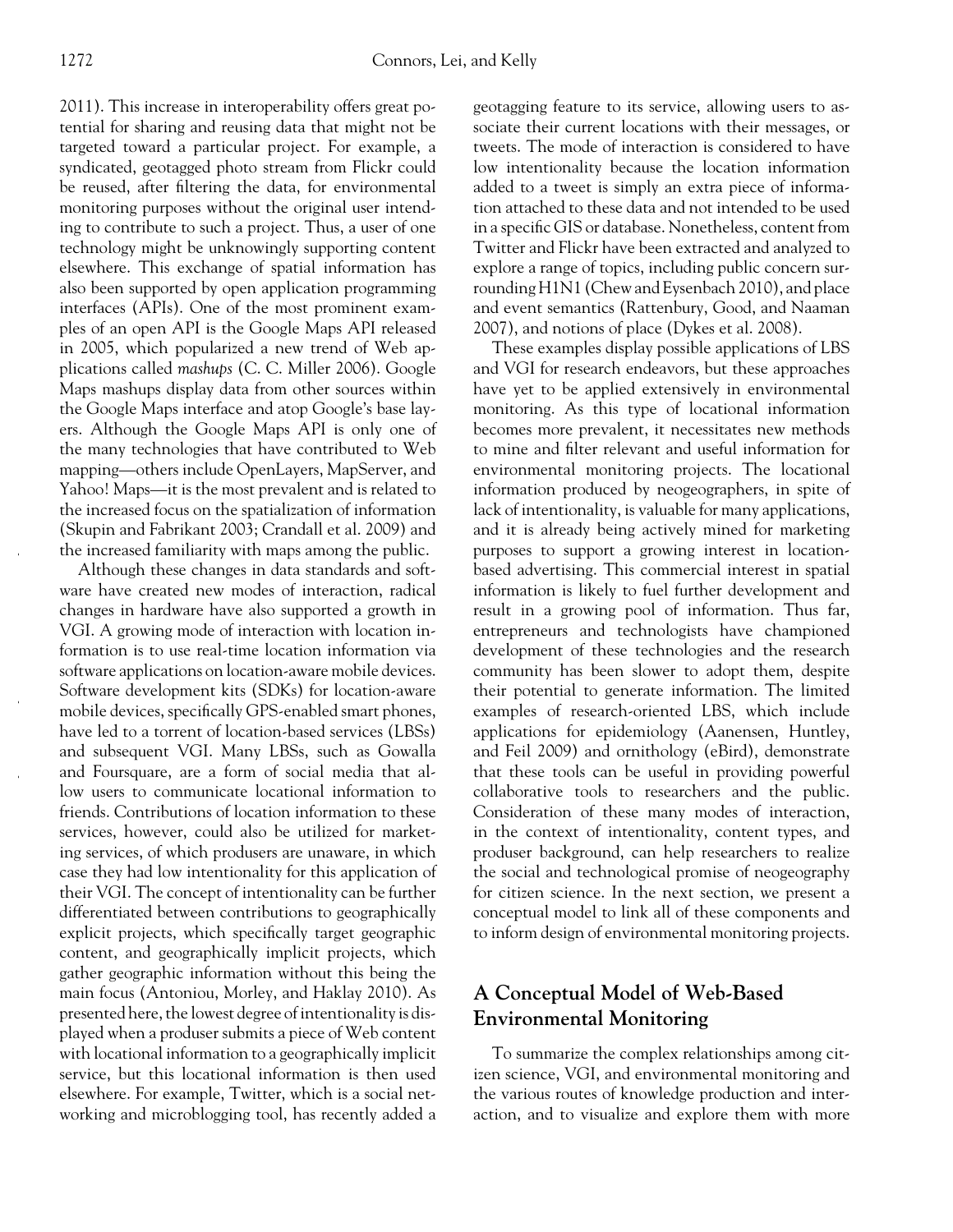

**Figure 1.** Conceptual model of the intersection between volunteered geographic information, citizen science, and environmental monitoring. Positions on the cube include (A) public citizen science projects with high specificity in terms of data collected and requiring high intentionality and interaction with the database from the produser; (B) public citizen science projects that collect general data; (C) projects that use location-based services on mobile devices and are often anonymous; and (D) expert-driven, targeted environmental monitoring projects not typically broadly accessible outside of their constituent communities.

specificity, we have developed a conceptual framework (Figure 1), refined from both MacEachren's visualization cube (MacEachren et al. 2004) and Dragicevic and Balram's (2006) collaborative GIS cube. Each of these models articulates gradients that help to refine and display the concept in question. The collaborative GIS model focuses on gradients of participation, map usage, and technology; for geovisualization, the model displays gradients of knowledge construction, interaction, and users. Our model (Figure 1) of Web-based environmental monitoring concentrates on gradients of users, information, and interactions. In this model, produsers can be general users or specialists: members of the public, trained and focused volunteers, scientist monitors, or regulatory officials. Users' relative interests can vary, and the information they provide ranges from specific to general for a particular environmental project or issue. Interaction is defined by the degree to which a user intends to contribute to a database for a specified purpose. Intentionality can be very high if the data users provide were directed at a specific database in a particular project, or low, if it was directed elsewhere. A user might simultaneously have high intentionality for one purpose but low intentionality for another; thus,

intentionality must be defined in terms of a specific project.

A few examples from the spectrum of citizen science, VGI, and environmental monitoring help to illustrate the model. First, consider a commonly cited example of citizen science in the United States, eBird, which provides an online community for birders to report observations (Sullivan et al. 2009). This is a public endeavor, with high specificity in terms of data collected (e.g., specific bird species) and requiring high intentionality and interaction with the database from the produser. A similar example is provided by the "What's Invasive!" project, maintained by the Center for Embedded Networked Sensing, a research unit within the University of California, Los Angeles. This project is a citizen science campaign that lets anyone with an Android phone help National Park Service rangers find invasive plant species anywhere in the country. This is a public project, supporting the collection of general data (across a range of invasive taxa and species), and with high intentionality. Projects like eBird and "What's Invasive!" are located on Figure 1 in positions (A) and (B), respectively, where most traditional citizen science projects are situated and differentiated by the specificity of information collected.

These examples can be contrasted to several recent developments in LBS on mobile devices, which are largely targeted at individual users but can reveal new information when data are aggregated and analyzed, often in anonymous form (Ratti et al. 2006; Antoniou, Morley, and Haklay 2010; Longueville et al. 2010; Friedland and Choi 2011). For example, Ratti et al. (2006) collected sixteen days of geo-located cell phone activity in the metropolitan area of Milan, Italy, and highlighted urban population flow dynamics during a holiday fortnight, unbeknownst to the phone users. Similar examples are seen in the proliferation of geotagged information available on Twitter, YouTube, Flickr, and Craigslist, which can be easily mapped without the author's knowledge through public APIs. These creative uses of aggregated geotagged data do have a sinister side, highlighted well by Friedland and Choi (2011) and termed *cybercasing.* These agglomerative kinds of activities are located in position (C) on Figure 1.

Finally, some services are designed exclusively for researchers providing specific data to a project. An example of this would be the CAIDA (http://www. fs.fed.us/r5/spf/fhp/fhm/atlas/index.shtml, last accessed 10 April 2011), a database of pest outbreaks across Forest Service lands, for which the data were provided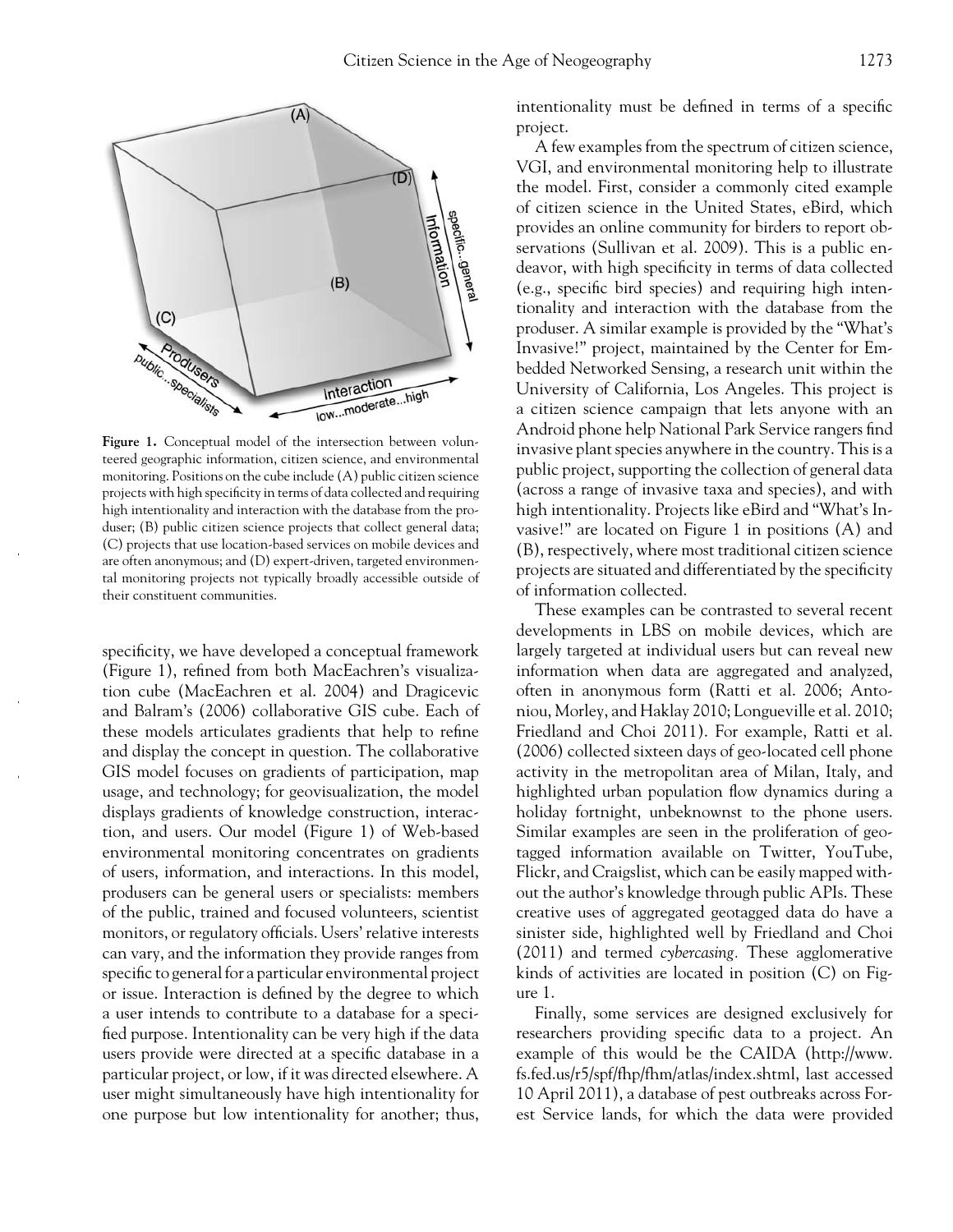by trained samplers.The information is specific and intentionality is high. Often, projects of this type are utilized to share information in a research community, such as the Berkeley Natural History Museum's Specimen Search (http://bnhm.berkeley.edu/query/ index.php, last accessed 10 April 2011), which provides researchers with a means to plot and query the geographic origins of the museum's collection. These kinds of expert-driven, targeted environmental monitoring projects are placed in Figure 1D. These have not typically been made broadly accessible outside of their constituent communities.

Citizen science can take advantage of VGI and merge with expert data collectors, and this synergy will occupy a larger portion of the environmental monitoring space. There are benefits and challenges associated with this synergy, and we present OakMapper as a case study to examine and discuss many of the core issues and new challenges presented by the intersection of citizen science and VGI in the context of environmental monitoring. OakMapper is a hybrid geographic information platform that provides multiple pathways to contribute and to access data about a highly visible invasive forest disease. The system is built using a range of open source and proprietary information technologies that aim to increase our user base, access to information, and general awareness of the disease.

# **Case Study: OakMapper**

In this article, we demonstrate a flexible system in an environmental monitoring context that harnesses the multiple benefits of citizen science and VGI and uses pooled information from multiple sources: public, scientific, and regulatory. We address the resulting benefits and challenges (Table 1) associated with such an approach. The process of monitoring environmental issues in a public context also shares these benefits and challenges, and any framework developed to utilize the public in a Web-based and science-focused monitoring endeavor requires their consideration. The tool set presented here takes advantage of public familiarity with Web mapping and LBS to recruit direct contributions from the public, while also gleaning information from exogenous data sources. Our example, OakMapper.org, is presented to illustrate a collective public–private organizational structure that might be used for other environmental problems that are widespread, visible to the public, and spatial in nature. We review the important features of this project by connecting them back to

| Table 1. Benefits and challenges raised by the intersection |
|-------------------------------------------------------------|
| of citizen science and neogeography                         |

| <b>Benefits</b>                                               | Challenges                                            |
|---------------------------------------------------------------|-------------------------------------------------------|
| Support development of early<br>warning system                | Data credibility, quality,<br>consistency             |
| Ability to leverage volunteers                                | Metadata standards                                    |
| Increased scale of coverage                                   | Unpredictability                                      |
| More informed public                                          | Bias and motivation                                   |
| Increased cooperation                                         | Perceptions of surveillance                           |
| Active consensus building                                     | Reinforced authority and<br>differential empowerment  |
| Community and social networking<br>Support massive data flows | Access and the digital divide<br>Technical challenges |

the data model cube described earlier to concretize and operationalize this conceptual model. Our case study also serves to examine the numerous tensions—the questions of motivation, authority, reliability, and access (Goodchild 2007; Budhathoki, Nedović-Budić, and Bruce 2010; Coleman 2010)—that inevitably arise with VGI and within the context of environmental monitoring.

### **OakMapper 1.0 and Study Area**

A newly introduced pathogen *Phytophthora ramorum* has caused substantial mortality in several tree species along the coast of California and southern Oregon. The disease, called *sudden oak death* (SOD), presents threats to the ecology, wildlife habitat, and aesthetic value of thousands of hectares of forest (Rizzo and Garbelotto 2003; McPherson et al. 2005). Evergreen and tanoak/redwood forests within the coastal fog belt are the primary habitat, with California bay laurel serving as a vector for disease propagation in wild settings. Infected nursery stock can also influence spread, and susceptible habitat and hosts for the pathogen exist throughout the conterminous United States (Kelly et al. 2007).

The public remains interested in the disease and, early in the infestation, information from active and interested private citizens played an important part in locating new areas of infestation across the state (Kelly and Tuxen 2003). In 2000, a statewide task force called the California Oak Mortality Task Force was formed with membership drawn from government agencies, university researchers, practitioners, and the public, in part to answer the numerous questions about the disease and to coordinate the public and government involvement in monitoring the disease. We created the first OakMapper Web site in 2001 as part of this outreach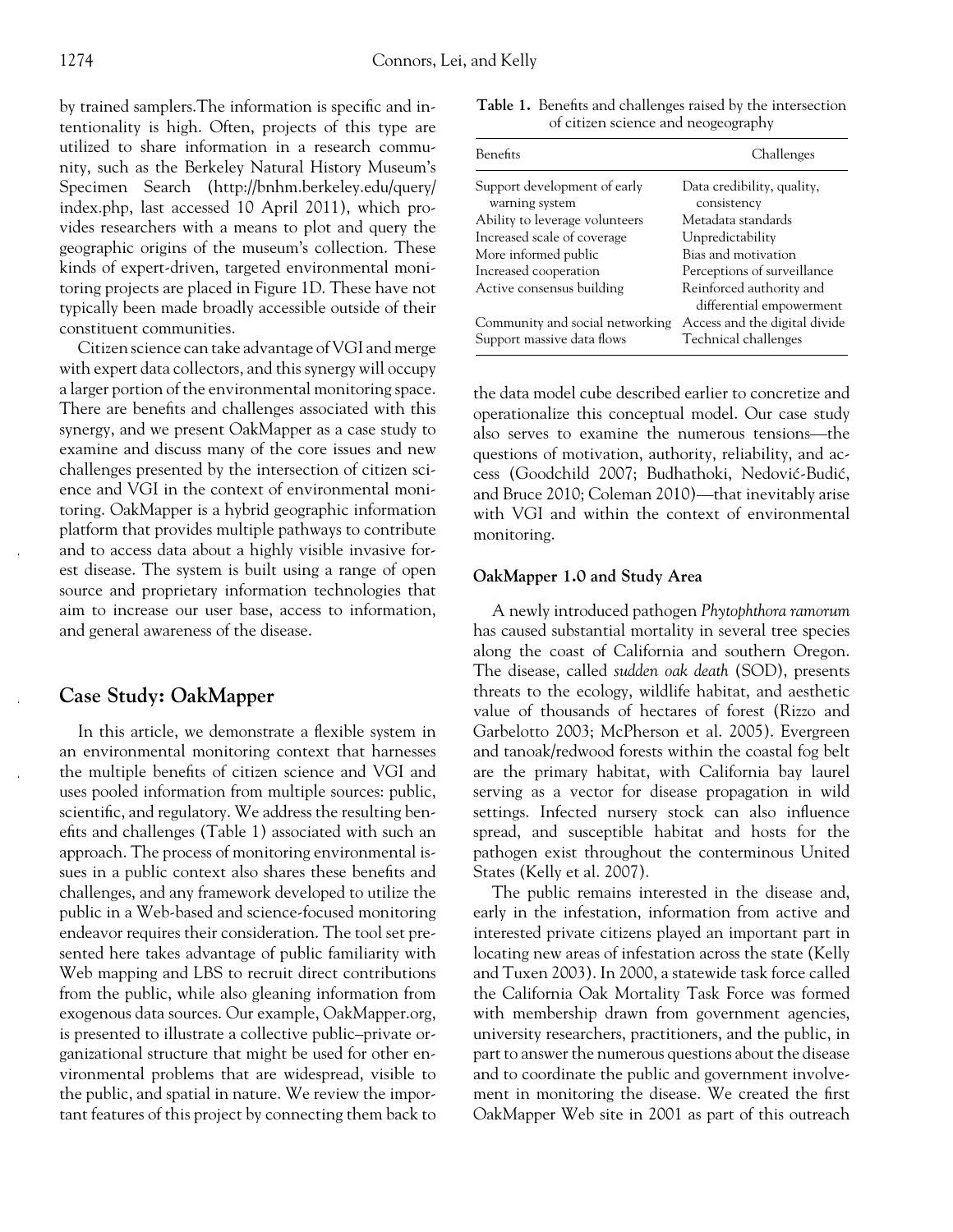strategy and developed a Web GIS to coordinate and distribute all SOD spatial data. The earlier OakMapper was developed using ESRI's (2008) ArcIMS and provided interactive mapping technology for users to query data, visualize disease spread, and enter information on likely spots for SOD using a separate Web form, from which volunteered addresses were geocoded individually and added to our databases (Kelly and Tuxen 2003). In this early configuration, each element of the Web site (spatial data, mapped products, volunteered information) existed independently and required routine maintenance to remain up to date. All of these resources were dependent on a project administrator to manually update their source data and reload the content to the Web site on a quarterly basis. This method was not only time consuming but was also susceptible to errors and inconsistencies between resources. Meanwhile, contributors needed to discover our site and were restricted to providing data in a textual format, including geographic information in the form of latitude–longitude, via an online form. The first incarnation of OakMapper was tightly constrained to the upper corners of the data model, as shown in Figures 1A and 1C.

#### **OakMapper 2.0: Harnessing VGI**

The new version of OakMapper is intended to fully capitalize on the emergent culture of VGI as well as the advancement in Web and GIS technologies. To fully utilize these resources, we first considered our target user group, the means of interaction with the system, the data set to be supported, and the state-of-the-art for information and geospatial technologies. These objectives all correspond to greater coverage of the model's three axes. We also made the following assumptions about the system from our past experience: (1) a welldesigned geospatial tool set can serve the needs of and facilitate communication between the research community and lay persons; (2) vast amounts of spatial information are in constant production on the Web, and some of it is useful for environmental scientists; and (3) private citizens are familiar with and interested in mapping tools and will contribute information with them. Based on these goals and assumptions, we created a Web site to gather and distribute information regarding SOD. From a practical standpoint, we were concerned with the site's *usability* (ease of operation by users with varying levels of GIS or Web experience), *integrability* (ability to interact across multiple applications), and *scalability* (low development cost and ease

of future development for growth) and sought to employ practices that addressed these concerns. Above all, OakMapper was designed to utilize new technologies to increase data flow and to enhance produser experience. In the remainder of the article we utilize OakMapper as a platform for discussion regarding neogeography and environmental monitoring. First we highlight some of the basic design elements of OakMapper and their intended benefits for produser experience, then we review our handling of VGI and the supporting technologies, and finally we discuss the implications of these technologies in the context of critical GIS.

### **Produser-Centered Design**

OakMapper 2.0 was designed with a focus on usability and simplicity (Newman et al. 2010), particularly with regard to creating an environment that would ease the creation of geographic content. The user-centered design approach is critical for citizen science projects because users serve as conduits for data. Therefore, users should be able to navigate through OakMapper without any stumbling blocks inherent in the design of the system. As such, we sought to develop tools that would appeal to researchers and scientists, neogeographers with varying degrees of experience with GIS tools, and the general public. Older generations of Web GIS applications targeted GIS experts and maintained the appearance and behaviors of a traditional desktop GIS. More recently, Web mapping tools have developed to serve a lay population. Advanced GIS and Web GIS software serve experienced GIS users in advanced mapping and analysis tasks, but they set a high barrier for novice users. Elwood (2006) acknowledged such technological barriers as a continuing issue of access, by preventing lay people from engaging in participatory GIS. To reduce this obstacle to novice users, we designed tools with simple interfaces to easily access and input data, allowing them to quickly assume the role of produser. We use the term *produser* in these sections mainly for the ease of interchangeability with common expressions that use the word *user* (e.g., user experience), but it should be noted that our main concern is with the subgroup of neogeographers.

The OakMapper Web site is centered on an interactive map, which serves as a portal to a single spatially enabled relational database (Figure 2). The map serves as a powerful tool for data exchange on the Web, providing produser-focused benefits such as visualization and simultaneous access to multiple layers of spatial data. OakMapper utilizes the Google Maps interface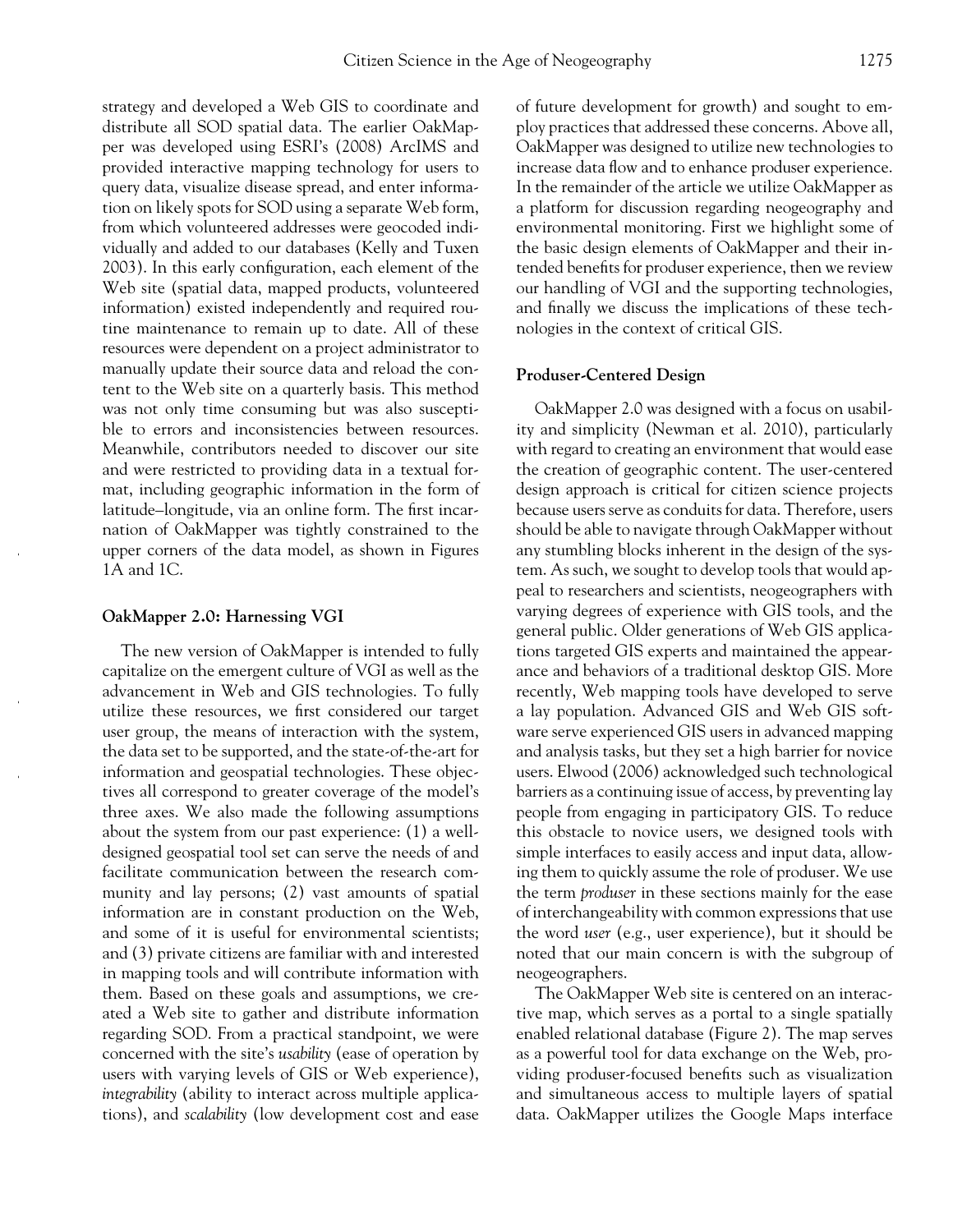

# Sudden Oak Death Incident Submissions

OakMapper is designed to let users explore and contribute to our database. On this page, you can view known and suspected locations of Sudden Oak Death. Red points cases of SOD that have been confirmed by laboratory tests. Orange points were all submitted by the OakMapper community, but have not been confirmed in laboratory tests. You can learn more about each point by clicking on it and viewing relevant information under the 'Selected Point' tab. Use the form that is found under the 'Submit Data' tab to add a location to the map.



**Figure 2.** The mapping page of the OakMapper Web site showing a close-up of the San Francisco Bay Area: Red dots are official confirmations, yellow dots are locations submitted by the community. (Color figure available online.)

and base layers to offer familiar, but customizable, map visualization and tool sets to the public. The Google Maps Viewer also offers rapid rendering of maps, reducing load times that could discourage participation and limit content. To the right of the map, a panel displays data submission forms and location-specific information, such as descriptions of the site characteristics, disease symptoms, and comments. Unlike common map pop-up bubbles, the side panel can easily display greater amounts of information without obscuring the map and allowing the produser to remain in constant contact with the map. The Google Maps interface collects specific data from a range of produsers in a high intentionality environment.

Participation, a hallmark of Web 2.0, is realized on OakMapper as contributions of geospatial information and interaction with map-based content. Integration of our Web site with other services, such as our LBS for iPhone, Flickr, and Twitter, allow for produsers to choose alternate modes of participation, while taking full advantage of hardware, such as cameras and GPS devices that produsers have at their disposal. VGI and mashups challenge traditional concepts of participation by garnering resources from indirect contributions and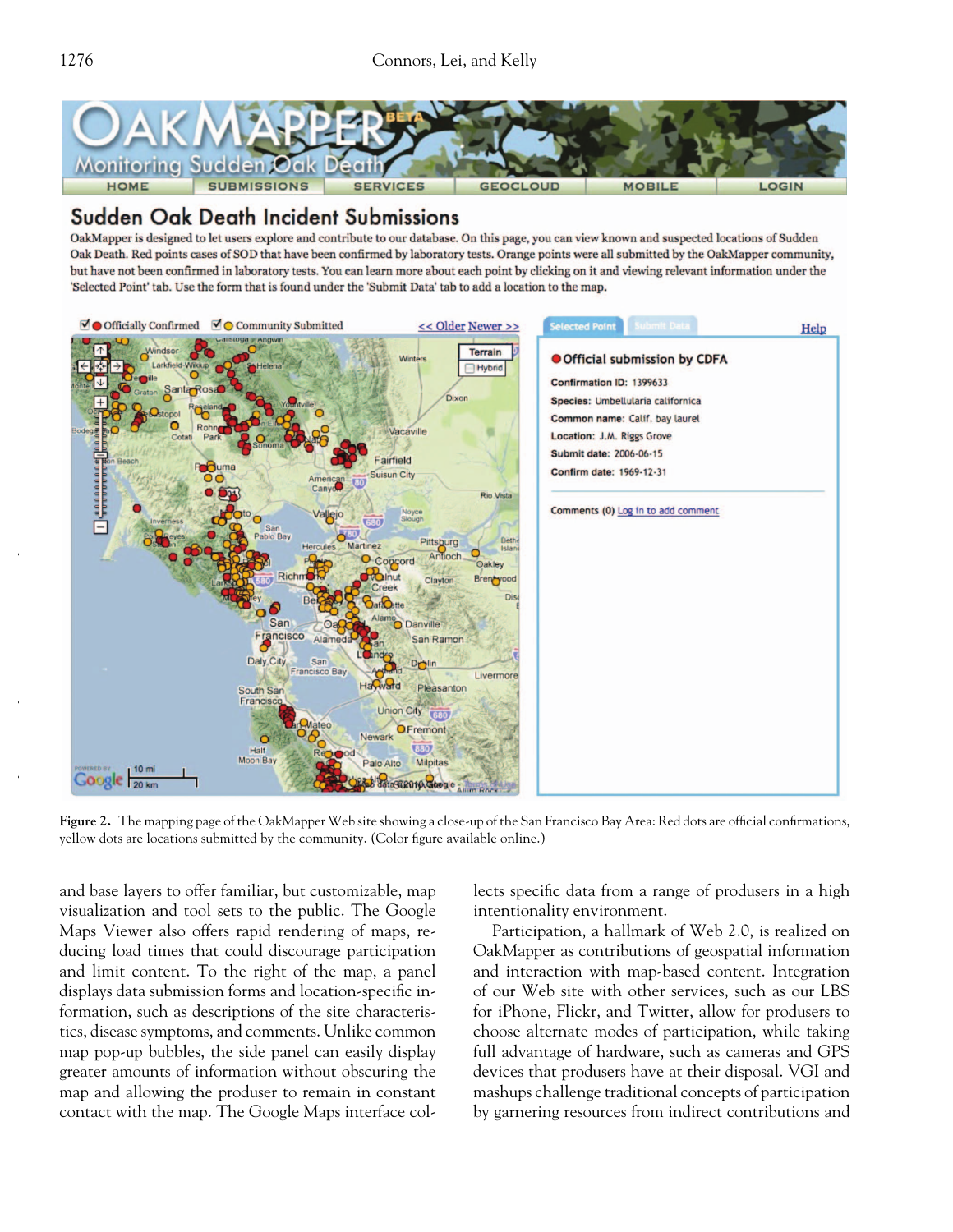allowing integration of additional media. Our design is not tailored to the interests of these unknowing contributors, as they are already employing outside tools to contribute SOD-related data. Instead, we focus on the compilation of this information for produsers seeking SOD-related data from disparate sources in a single location.

OakMapper's target audience is comprised of distinct user groups, including scientific researchers, agency officials who provide laboratory-confirmed cases, and the general public. Some of the users are known to have experience with GIS, but the site assumes that most have no or limited knowledge of GIS. The majority of the features on OakMapper are intended to serve all user groups, regardless of background or experience, but some capabilities provide for unique needs of researchers and government agents.We manage the needs of different user groups by creating permissions levels for individual accounts. Users are asked to create a profile when they submit data to OakMapper and to self-categorize their background as public, academic, or government. The OakMapper administrator can grant official status to some users, offering all of the features of community status plus the ability to submit labconfirmed points. This categorization is also used to catalog points as either community submitted or official-submitted. Discrete separation of data is mainly for the research purposes, as some reporting is concerned exclusively with lab-confirmed points, and to address issues of uncertainty in VGI—this topic is discussed in greater detail in the final section of this article.

User categorization provides additional functionalities that associate a user's activities on OakMapper to his or her personal account. In the My Account section, users can modify their profiles and edit previous submissions and comments. These features were added to allow produsers to develop a relationship with the information that they are providing and to have a record of their personal contributions to the site. Finally, because OakMapper is a live "beta" site, in continual development in response to users' feedback and detection of application errors, we provide an online form for users to send comments or questions.

#### **VGI Gathering and Sharing**

Citizen science and VGI both leverage participation of volunteers to gather information and to foster public interest. The ontology of VGI predicates that it is geographic in nature and generated by volunteers; in

contrast, citizen science refers to a practice, as opposed to the information itself. All citizen science projects involve volunteers and some have applied spatial tools (Kearns, Kelly, and Tuxen 2003; Delaney et al. 2008). Many of the current mapping tools for citizen science are purely for data display, but citizen science could also benefit from the emergence of VGI for crowdsourcing. OakMapper seeks to capitalize on the intersection between these two realms through application of spatial technologies that are already embraced by neogeographers and have displayed their capacity for collecting data and facilitating communication for nontechnical applications. This potential also exists for scientific endeavors, which can benefit from spatial tools as interfaces for data collection and facilitation of discussion between researchers and the public. One benefit of VGI for scientific research is recognition of different epistemologies through place-based data structures that integrate multimedia data that represent local knowledge through mapping, photography, and writing (Warf and Sui 2010). Some simple advances in technology, such as the addition of tools for produsers to create polygons on maps (as opposed to simply points) coupled with commenting, allow users to express their understanding of space beyond discrete locations.

Following the principles of Web 2.0 and citizen science, OakMapper gives prominence to user contributions of various formats from both official and public sources. Our interactive map at our Web site and in the iPhone application allows users to input point locations and polygons defining locations of suspected occurrences of SOD. Researchers and government officials entering data on official confirmations are distinguished from the general public by their user login and are granted access to an additional form. All users can report suspected cases of SOD in point or polygon format, and researchers and officials can submit data using the official form to identify points that have tested positive for *P. ramorum* in a state-certified laboratory. All of the features from the OakMapper database are displayed atop Google Maps base layers (terrain or hybrid views) and shown in red or orange circles, which indicate official confirmations or submissions from the public, respectively. The classification of points allows the public and researchers to consider authorship and authority when utilizing this data set. This format emphasizes that only official points are known to have SOD, whereas other points are only suspected to be infected. VGI is prone to inaccuracies and imprecision, but this distinction between types of points can serve as an indicator of confidence, such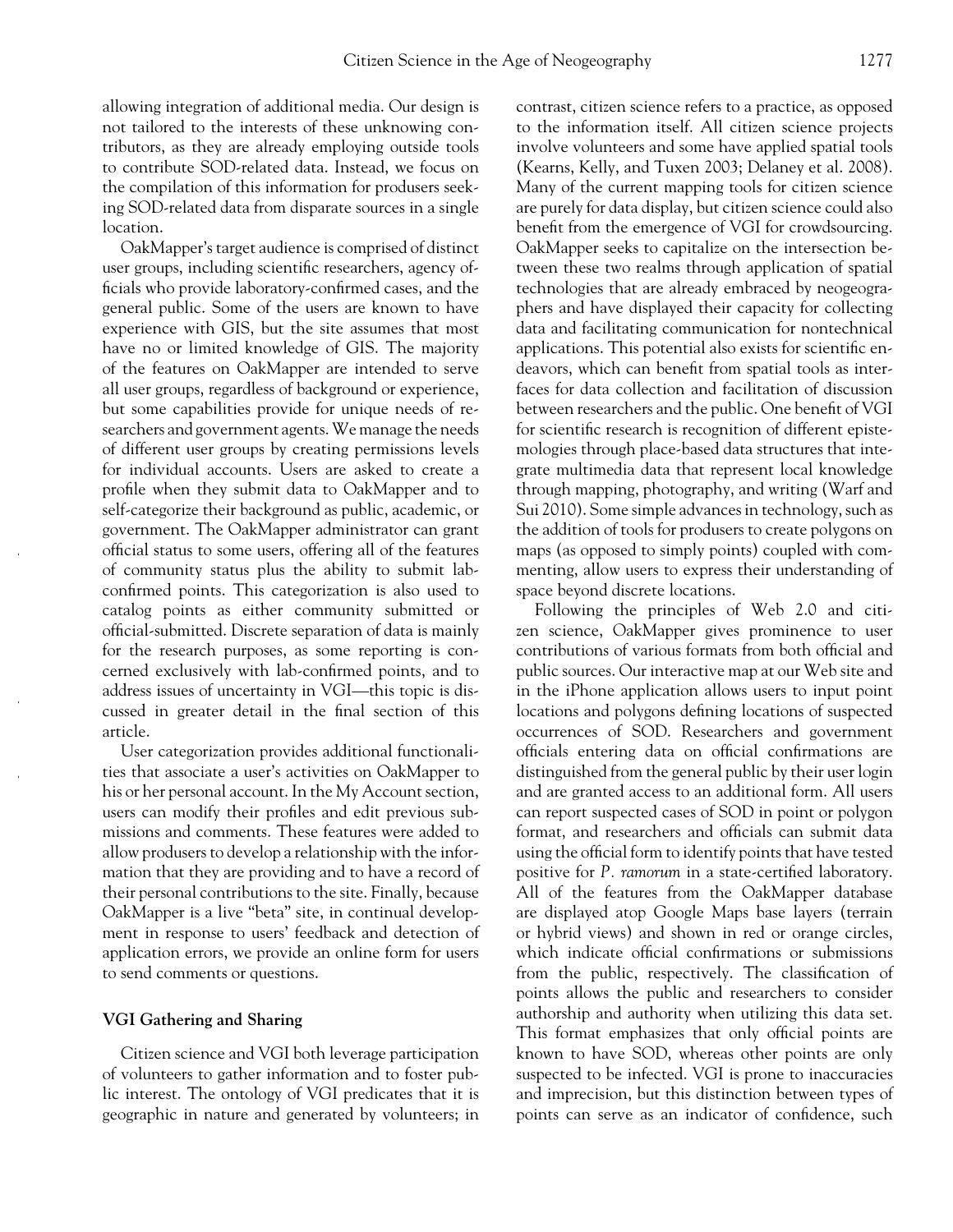that red points have been validated and there can be a high degree of confidence in nearby orange points.

In addition to submitting points or polygons and information regarding suspected or confirmed cases of SOD, users can comment on previously submitted information. Only registered users in the system are allowed to make comments, so that all comments are traceable to their source. We used this design to encourage community building and help foster trust among the community members (Shneiderman 2000; Ba 2001; Marsh and Dibben 2003). Site-specific commenting facilitates communication between researchers and private citizens and can be used in error checking to flag suspect locations or to affirm the validity of other locations.

OakMapper's database is populated with information that is actively collected from neogeographers directly through the aforementioned tools, as well as VGI regarding SOD from exogenous sources. In doing so, OakMapper has increased draws from a greater area of the data cube, extending into more general and lowintentionality areas. Currently, we mine all photos that have been labeled with the tag "Sudden Oak Death" on Flickr and any Tweets that contain the term "Sudden Oak Death" on Twitter and display all geotagged points on a map. OakMapper draws from these sources to increase data flow and also to function as an information clearinghouse. The content from these sources varies greatly but often contains information that could be useful to researchers. Recently, photos that we have collected from Flickr have included geotagged images of individual symptomatic trees and larger landscapes suspected to be hosting the disease. Twitter posts are less commonly geotagged but often contain a geographic dimension, as they often specify locations within the text. For example, shortly after reports of SOD appearing in the United Kingdom, people began to post tweets regarding this discovery and have since been reporting on specific locations of infection. As discussed earlier, such data are characterized as low intentionality from produsers because its creation was not directed toward the OakMapper project. This low intentionality information is valuable to the OakMapper project because the aggregates of such data can reveal a pattern of public interests and can allow for reuse and centralization of geotagged photos of SOD on the map.

### **Supporting Technologies**

Researchers are faced with the challenge of utilizing a wide array of tools to encourage participation and enhance data flow while also organizing this surfeit of information. OakMapper confronts this challenge by using open technologies, which facilitate software interfacing and data centralization. Open technologies refer to open source software (OSS), open specifications (OS), and open APIs. The term *open source* refers to a set of criteria regarding access to and licensing for software and its underlying code. Licenses for OSS allow the general public to view, modify, and freely distribute the source code and its derived works without including restrictions on the use or distribution of software (G. Anderson and Moreno-Sanchez 2003; Steiniger and Bocher 2009).

Projects meeting these criteria offer several advantages for developing research tools: (1) developers have full access to the working code and can customize it, (2) developers are not restricted to a particular work environment, and (3) free distribution reduces project expense. In addition, many open source technologies have large and passionate followings. Open source software does present several disadvantages, however, including participation and coordination of programmers and quality assurance of code base. If these challenges are not overcome, OSS could be highly susceptible to security breach by malicious hackers who can easily study the source code. Nonetheless, empirical studies show that OSS performs better in terms of software security than its closed counterpart (Payne 2002) through the efforts of communities of open source programmers who audit and maintain the code, as well as online forums and manuals (Von Krogh, Spaeth, and Lakhani 2003). Another potential disadvantage of OSS is the longevity of the software and its community, given that OSS is generally created by a small group of unpaid, dedicated programmers. To address this issue, the OSS chosen for this project, such as Apache, PostgreSQL/PostGIS, CakePHP (a framework for PHP), jQuery (a framework for JavaScript), and HTML/CSS, must have been actively developed, supported, and used for more than five years. Much OSS is experimental by nature, which means that the programs might contain bugs. To access the incremental updates to these software applications, adopters need to perform periodic maintenance updates themselves, which is an additional workload to a project.

Meanwhile, groups such as OGC and the World Wide Web Consortium (W3C) have created markup standards to provide guidelines for encoding spatial data, to increase portability across different applications and platforms, and to ensure interoperability between products (Moreno-Sanchez et al. 2007). Relevant geospatial standards include OGC's Geography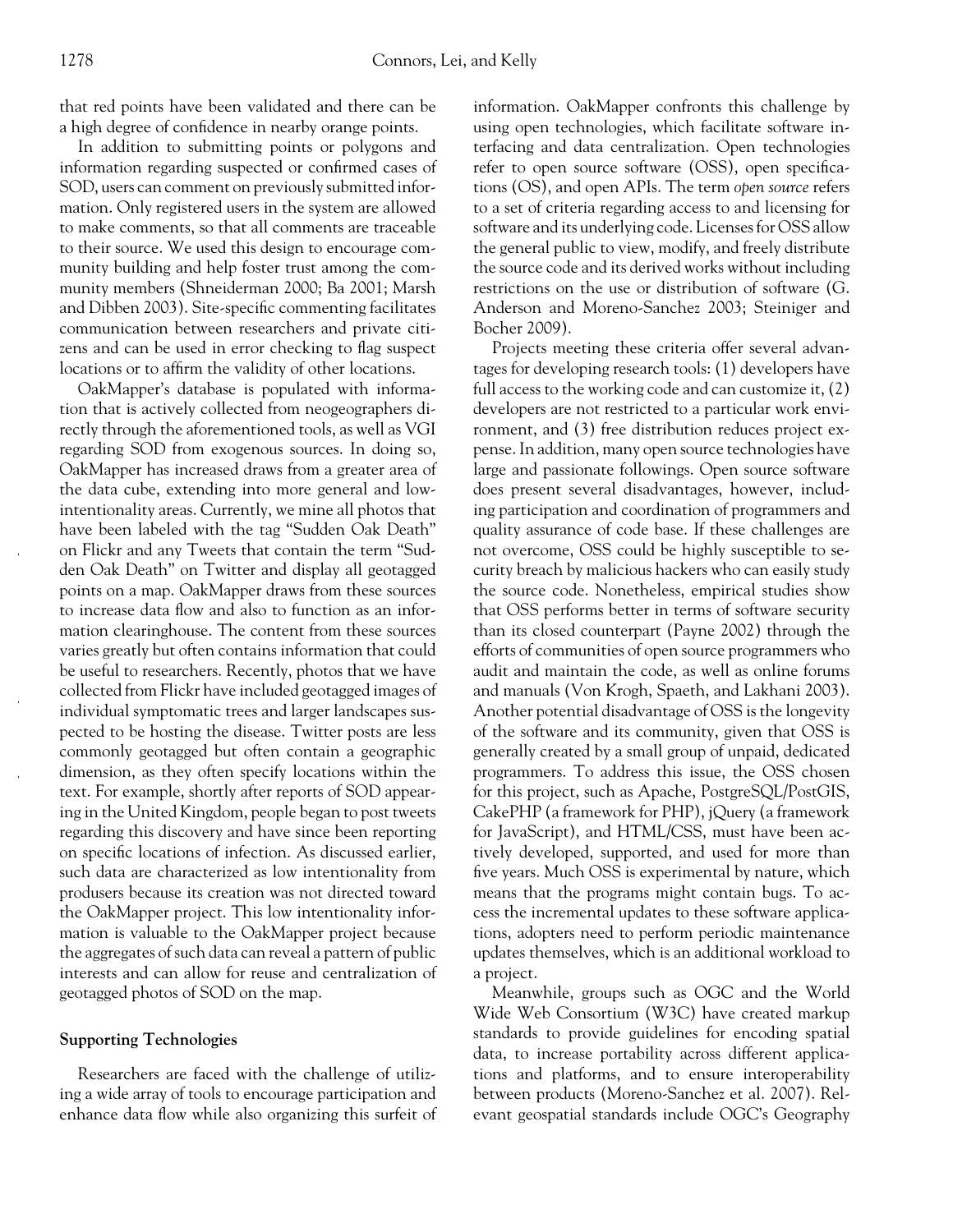



Markup Language (GML), GeoRSS, and Google's Keyhole Markup Language (KML). Specific OSS used in OakMapper is detailed in Figure 3 and Table 2.

Development of OSS, when coupled with open APIs, has led to the rise of the mashup, the creation of a new Web application or service by incorporating and integrating a number of external Web services. Developers can save time, cost, and resources by using features from other Web applications and services. For Web mapping applications, this provides the additional advantage that developers do not need to locate and catalog multiple cartographic layers, as most common base layers are accessible through APIs and are easily integrated with additional data. This kind of borrowing is also common for embedded objects such as videos, audio, and Flash objects originating in another Web application. Although these embedded objects are usually stand-alone features, they can enrich the presentation of a Web application by providing dynamic and interactive content. Researchers can utilize these tools to tap into other crowdsourced resources and multimedia content to support Web applications. OakMapper draws extensively on object embedding to insert elements provided by other Web services to our site and to create Google Maps mashups with Flickr images and geotagged tweets. These embedded objects also limit

the developers' control over site stability, however, as all resources are not based on a single server. As such, it is advisable to only utilize trusted services with proven reliability.

OakMapper organizes SOD submissions (from the Web site and iPhone), Flickr photos, and Twitter feeds in a spatial relational database (Figure 4), in which each record can contain locational data in the form of geographic coordinates and data can be queried and analyzed spatially. The general structure of a relational database allows data to be readily utilized across platforms, with or without spatial information. As a result, a spatial relational database is highly portable and interoperable with many different kinds of GIS and non-GIS applications. Using such databases eliminates the need to manually populate multiple data repositories (e.g., shapefiles, Excel, Access, MySQL, and KML) and increases data consistency between tools while reducing the time spent on database maintenance—compared to maintenance of multiple formats not supported by a common database. A robust spatial database allows researchers to collect the vast amount of VGI from multiple sources in a single location.

OakMapper has also employed the iPhone SDK to create an application that allows users to submit data from the field. Within the framework of the SDK,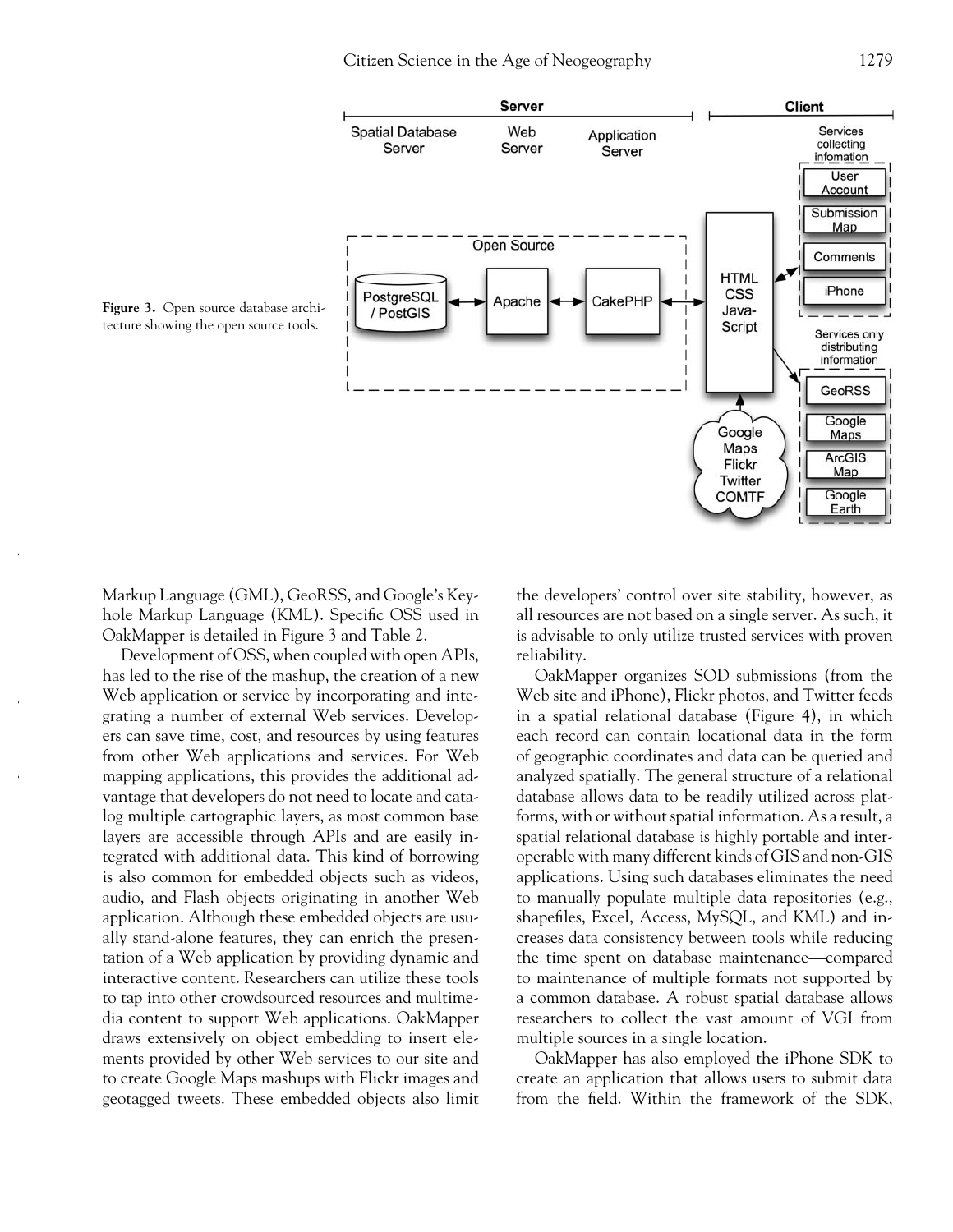| Software                        | Description                                                     | Web address                                 |
|---------------------------------|-----------------------------------------------------------------|---------------------------------------------|
| Web markup and design languages |                                                                 |                                             |
| GeoRSS                          | Geographic Web feed language                                    | http://www.georss.org                       |
| <b>CSS</b>                      | Cascading Style Sheet                                           | http://www.w3.org/Style/CSS/                |
| <b>HTML</b>                     | Web markup language                                             | http://www.w3.org/TR/html                   |
| JavaScript                      | Scripting language                                              | https://developer.mozilla.org/en/JavaScript |
| jQuery                          | JavaScript library                                              | http://jquery.com                           |
| <b>KML</b>                      | Keyhole Markup Language                                         | http://www.opengeospatial.org/standards/kml |
| RSS                             | Web feed language                                               | http://www.rssboard.org                     |
| <b>GML</b>                      | Geography Markup Language                                       | http://www.opengeospatial.org/standards/gml |
| Server software                 |                                                                 |                                             |
| Apache                          | Web server                                                      | http://www.apache.org                       |
| CakePHP                         | Application software                                            | http://cakephp.org                          |
| PHP                             | Scripting language                                              | http://php.net/index.php                    |
| Related Web sites and services  |                                                                 |                                             |
| Flickr                          | Photography sharing site                                        | http://www.flickr.com                       |
| Twitter                         | Microblogging service                                           | http://www.twitter.com                      |
| Google Maps                     | Google online maps service                                      | http://www.google.com/maps                  |
| Yahoo! Maps                     | Yahoo! online maps service                                      | http://maps.yahoo.com/                      |
|                                 | Database and geographic information system application software |                                             |
| PostGIS                         | DBMS spatial extension                                          | http://postgis.refractions.net              |
| PostgreSQL                      | DBMS spatial extension                                          | http://www.postgresql.org                   |
| OpenLayers                      | JavaScript library for map data                                 | http://openlayers.org                       |
| MapServer                       | Geographic data rendering engine                                | http://mapserver.org                        |

**Table 2.** Technologies discussed in the article

*Note:* All software last accessed 10 April 2011. DBMS = database management system.

developers can access various tools that are built into the iPhone, including its GPS, map functionalities, and camera. Using the phone's built-in GPS, the OakMapper application allows produsers to add locations to our database using their current position. This innovation has powerful implications for citizen science projects because it allows participants to utilize their own phones as a research instrument.



**Figure 4.** The OakMapper data model.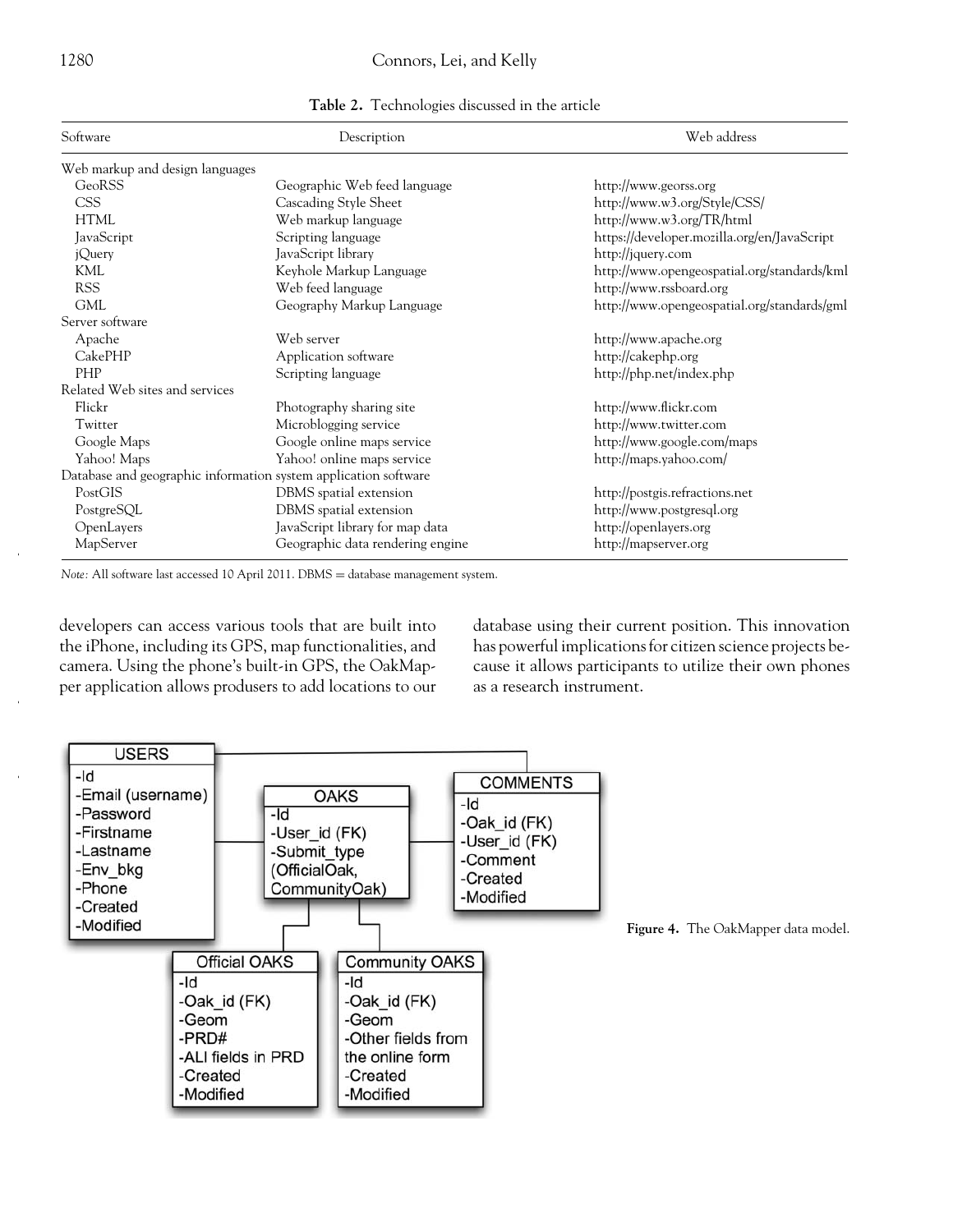### **Current Use**

Since its launch in December 2008, OakMapper 2.0 consistently receives about 200 visitors per month. During this period, produsers have given twenty-six submissions of unofficial points and forty-nine have registered at the site, including four government officials. Among the public participants, seventeen did not specify a background, seventeen specified that they are academics, and eleven indicated that they are from other fields. Of the registered users, fourteen have submitted data and three have submitted multiple points. Additional locations were submitted anonymously. Including data collected from the previous version of OakMapper, the database contains a total of 663 unconfirmed community-submitted points and 1,134 officially confirmed points.

OakMapper began downloading Twitter feeds tagged with "Sudden Oak Death" in April 2010 and has acquired 287 Twitter feeds in that short period, including twelve geotagged points. Many of these tweets regard reports of the appearance of SOD in the United Kingdom, which the authors of this article first learned of from these posts. In the same time, OakMapper has downloaded 107 geotagged Flickr photos with the tag "Sudden Oak Death." The majority of the Flickr photos are located in Northern California, but many have also recently appeared in the United Kingdom. Nearly all of the photos depict trees with visible symptoms of sickness, but other photos show restoration efforts and researchers in the field. The iPhone app was released in October 2009 and has been downloaded ninety-four times, but few points have been submitted using the application.

These differences in activity from each channel display the possibility for data integration. Even as the OakMapper site has seen a slower rate of contributions, we have been able to extract information from Flickr and even greater activity around SOD has occurred on Twitter. If we treat this information as a potential data source and combine it with contributions to the OakMapper site, we are able to increase our data set for understanding the spread of SOD. This information is also valuable to better characterize public interest and target outreach efforts. Twitter and Flickr users are unknowing contributors to OakMapper but could also be actively recruited to the OakMapper community to increase the number of direct contributions.

Our external data resources have not yet been applied for analysis, but the OakMapper Web site and the database have been used for a variety of scientific purposes. The OakMapper database and Web site have been mentioned in a number of recent scholarly articles, largely in two areas of research. First, the OakMapper database has been used as inputs to environmental niche models to predict the current and possible range of the pathogen *P. ramorum* (Guo, Kelly, and Graham 2005; Kelly et al. 2007; Kluza et al. 2007; Magarey et al. 2008). Second, the Web site has been used as an example of emerging technology in support of participatory forest management (Kelly, Tuxen, and Kearns 2004; Ward and Johnson 2007).

### **Future Directions**

The previous sections highlighted the technical and conceptual underpinnings of OakMapper and introduced some of the critical issues surrounding their implementation. Further development of OakMapper will focus on increasing the functionality of these tools and increasing their specific utility for citizen science, remaining attentive to issues of access, representation, epistemology, and power. The current design of OakMapper is intended to be flexibile and expandable. In a practical sense, this will mean developing new tools that are readily accessible to larger portions of the public and making efforts to reduce impacts of information gleaning.

We envision the addition of several other features in the future to provide increased access and an improved produser experience. Given the diversity of groups interested in SOD, OakMapper would also benefit from developing new pathways for transmission of data. The centralized database is capable of serving and receiving information from additional platforms, such as other mobile devices or ArcGIS (ESRI 2008). Since its inception, OakMapper has provided researchers with shapefiles of SOD locations. Our new design could enable researchers to connect directly to our server within ArcGIS or other GIS packages to obtain the most up-todate data sets. To enable a greater number of users to partake in the LBS side of OakMapper, we could also utilize Short Messaging Service (SMS) to receive data and expand access beyond the iPhone to other smart phones, such as those with the Android OS, by creating applications for these devices or creating mobilespecific Web-based applications.

Given the often personal nature of photography and blogging, we are exploring means of opting out of data collection. When data are obtained from an outside source, an automated message could be sent to the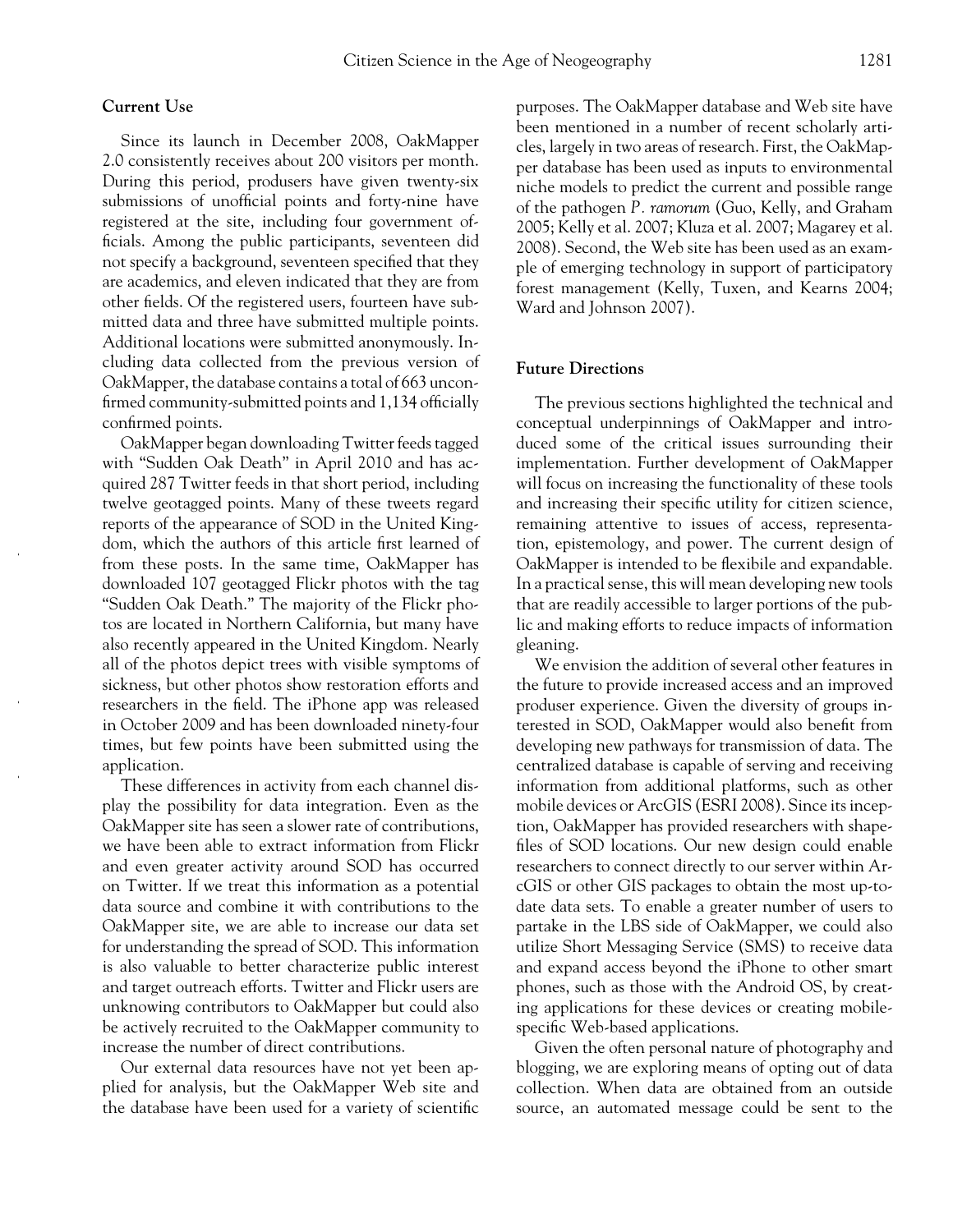creator to inform them of this reuse. An alert system such as this could also have the added benefit of outreach; produsers could be introduced to OakMapper through this alert, and some might choose to add more content or place relevant tags on more of their content. The statistics on usage for OakMapper indicate that the site must make greater outreach efforts to build its user base.

### **Discussion**

In this article we have lauded VGI and citizen science for their ability to foster participation and in turn to generate important data across broad spatial scales for scientific endeavors. There are important issues to consider regarding the data itself, however, such as who is involved in its creation and who controls its use. We discuss these issues in this section to consider limitations to the use of VGI and to foresee challenges that practitioners will face. Within this context, we then consider how issues of access and representation might affect the content captured by VGI and explore the motivations of participants. Throughout the discussion, we critically assess the case study.

Citizen science poses a unique set of challenges regarding accuracy and uncertainty, particularly when data are collected by an untrained public. VGI is particularly susceptible to error and can result in inaccurate or imprecise spatial information (Flanagin and Metzger 2008; Goodchild 2008; Seeger 2008). This can be due to technology, training, or intention. Neogeographers might accidentally misrepresent information due to lapses in memory or misinterpretation of maps or intentionally misrepresent information for personal purposes. The accuracy and origins of VGI and underlying data can be difficult to discern due to a lack of metadata standards common to traditional data sets. Data produced in this environment might also be prone to misregistration due to inaccuracies in the base layers, such as a known datum shift in Google Maps (Goodchild 2007). Thus, there is a need to understand the role of data screening and assessment in applying VGI for research purposes. Many of the previously identified challenges facing PGIS, including the need for evaluation and effectiveness (Sieber 2006), are relevant to applications of VGI for citizen science. Nevertheless, these issues of accuracy are irrelevant without participation, and researchers must actively recruit the public's contributions to ensure consistent data flow (Peng 2001). When accessing multiple information channels,

potential trade-offs exist between data flow and accuracy, which must be addressed for individual projects.

These differences in accuracy are increasingly recognized as characteristic of VGI (Girres and Touya 2010; Haklay 2010; Haklay et al. 2010). Goodchild (2007) mentioned this in the context of the new map "patchwork" paradigm, in which the accuracy of each piece of the patchwork, and the frequency with which it is updated, can be determined by local need. Thus, solutions to issues of quality control will depend on the needs of a project and the applications of the data set and can vary within the project itself, across space or user. For example, OakMapper separates laboratoryconfirmed points, which are held to a higher degree of scrutiny, from other points (no matter the user's status). In this manner, we can have different quality expectations for each data set and each can be used for different purposes. With our current data flow, site administrators can easily monitor for and remove blatant inaccuracies and keep track of comments that indicate suspect points. Given a critical mass of participants, accuracy assessment could take on a wiki approach, where produsers collaboratively identify and remove inaccurate information.

For projects that require highly specific information, the accuracy of the data might be affected by the experiences and education levels of the produsers. Delaney et al. (2008) found a correlation between level of education and accuracy of reporting from citizen scientists identifying an invasive crab species, with 95 percent accuracy from participants with two or more years of college education. This relationship between education and accuracy creates a possible conflict of project goals: It is desirable to have university-educated individuals participate if they are more likely to provide accurate data, but we wish to engage a diverse segment of the public in citizen science, regardless of education levels. Greater recognition of different epistemologies might help us to find a compromise between these seemingly conflicted interests. Integration of other ways of knowing from VGI, such as narrative data and photographs, could reveal broader environmental and social impacts of SOD. In this manner, citizen science can learn from the efforts of PGIS to create new roles for the public in gathering spatial information (Weiner and Harris 2003; Elwood 2006) that extend beyond quantitative forms of knowledge that are most easily translated into a GIS format (Pickles 1995). In doing so, scientists must also consider the goals of the data and continue to discriminate between data that are suitable for spatial modeling, or other quantitative tasks, and other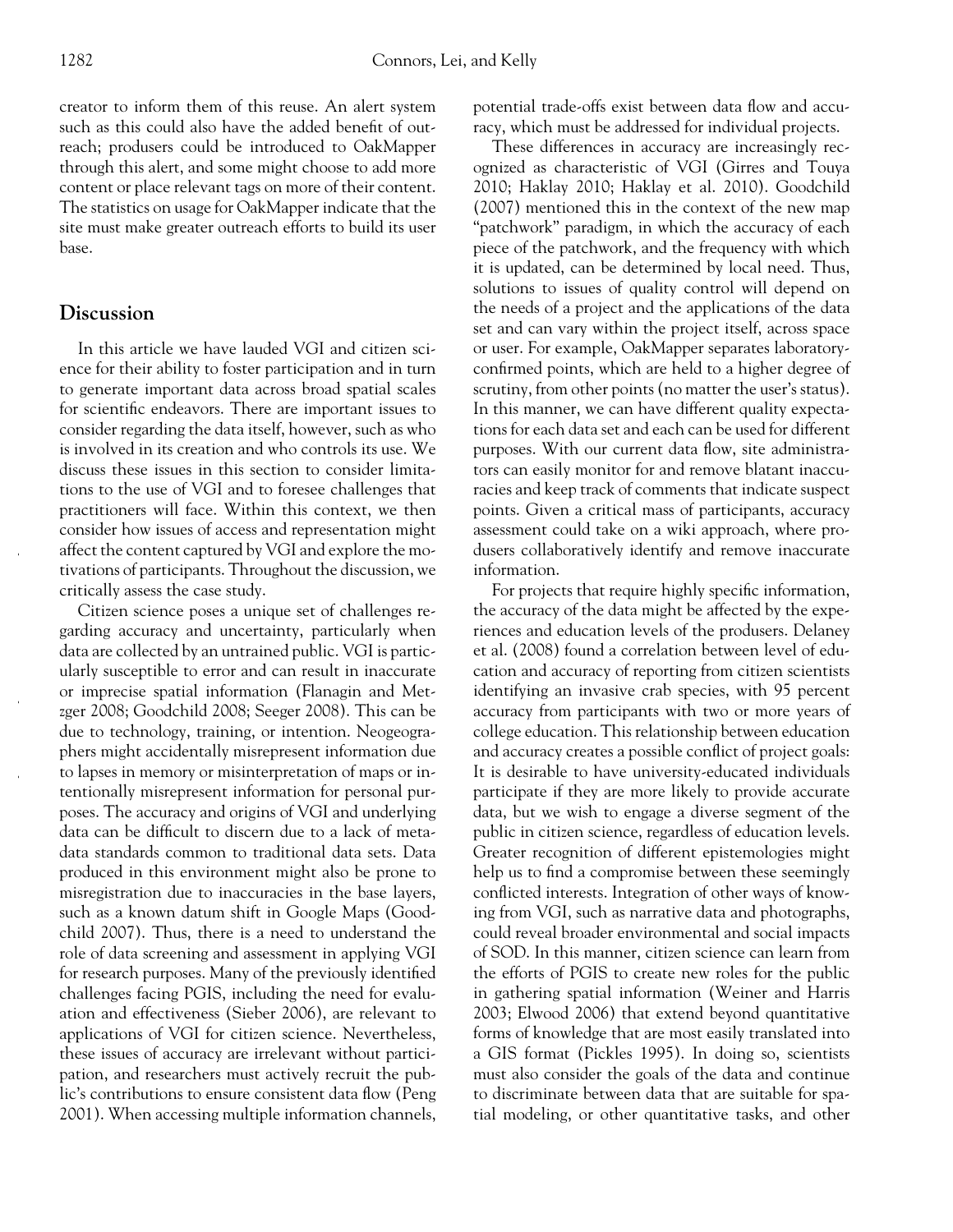types of information, which could broaden the understanding of a phenomenon. Ultimately, these goals will determine the level of specificity of the information that researchers gather. Specific information might be easier to evaluate for accuracy and allow for a higher degree of scrutiny than general information.

Our proposed hybrid approach to data collection poses issues beyond accuracy, which must be carefully considered. Issues of access, power, and control of information addressed by critical GIS (Harris and Weiner 1998) have gained new relevance with the growth of VGI and are particularly relevant to these methods. Despite the perceived democratization of information with Web 2.0, concerns over access and biased representation in spatial information persist. Although 70 percent of households in the United States have access to the Internet (Watson et al. 2008), general usership displays a heterogeneous pattern with great variations in adoption by race and area (Chakraborty and Bosman 2005). Similar disparities are apparent in the spatial distributions of posts on Google Maps, which have revealed a bias toward high-income locales and tourist destinations (Crutcher and Zook 2009). This bias echoes the arguments in critical GIS that socioeconomic forces regulate the flow of spatial information even when information control is divested from centralized institutions. The research community must consider these concerns while exploring applications of these methods and addressing the need for GKD methods (H. J. Miller 2010). Although VGI offers the promise of democratizing GIS by engaging large numbers of public contributors, issues of access remain relevant. These issues are welldocumented in the Web GIS and participatory GIS literature (Sieber 2003; Chakraborty and Bosman 2005), but they merit mention with regard to emerging mobile technologies and in the context of citizen science. Smart phones in general represent about 23 percent of the mobile market, with iPhones representing about 5 percent of the entire mobile market (Comscore 2010). Our iPhone application has yet to be implemented on any other devices, posing technological and financial barriers to participation. Thus, we might want to explore SMS as an additional means for cell phone users to submit data from the field. Unequal access is particularly important for citizen science, as it will also affect sampling and ultimately limit the applications of a data set.

The phenomenon of corporate control of spatial data acquisition devolving to a more distributed model, exemplified by OpenStreetMap, is discussed at length within arguments about neoliberalism and political economy (e.g., Goodchild, Fu, and Rich 2007; Coleman 2010; Zook et al. 2010). Few have asked what these trends mean in the context of environmental monitoring and questions necessarily arise. What are the benefits and challenges raised when the role of monitoring something like a forest disease devolves from federal entities to a more distributed VGI model that includes scientists, regulators, and the public? What are the necessary checks and controls on data acquisition and distribution in such a framework, and how are clear monitoring objectives, necessary for any successful environmental monitoring program, developed in a participatory model? There are few examples in the United States, other than SOD and OakMapper, of participatory models for monitoring regional or continental-scale forest diseases (e.g., bark beetles, pitch canker, Pierce's disease, Dutch Elm disease, etc.), so broad answers to these questions are difficult to come by. OakMapper's flexible VGI-based environmental monitoring system that incorporates motivated participants, sensing devices, and backend information infrastructure—what Gouveia and Fonseca (2008) called the backbone of participatory monitoring—provides a starting point to examine these questions. In this example, the motivated participants include scientists, regulators, and private citizens with different inspirations, and the data they generate require different levels of validation and carry different expectations about quality, but there is something to be gained by having them juxtaposed.

Neogeographers are challenging traditional roles for data creation and circumventing the authority of the cartographer, yet even with this shift, questions of power and motivations persist. Tulloch (2008) offered a detailed assessment of the relationship between PGIS and VGI and concluded that contributors to VGI and PGIS display an interest in participating in a larger project, but each realm differs in part because of motivations of participants. PGIS focuses on social outcomes and development of democratic processes, but VGI projects are far more diverse and their motivations will vary greatly. Similarly, citizen scientists and neogeographers are both contributing to a larger effort, but citizen scientists can be distinguished by their intention to contribute to research endeavors. Drawing from literature on the motivations of contributors to Wikipedia and OSS projects (e.g., Lakhani and Wolf 2005; Cook 2008; Schroer and Hertel 2009), Coleman, Georgiadou, and Labonte (2009) create a taxonomy of neogeographers and identified eleven distinct motivations for contributors to VGI, which operate within four areas of context: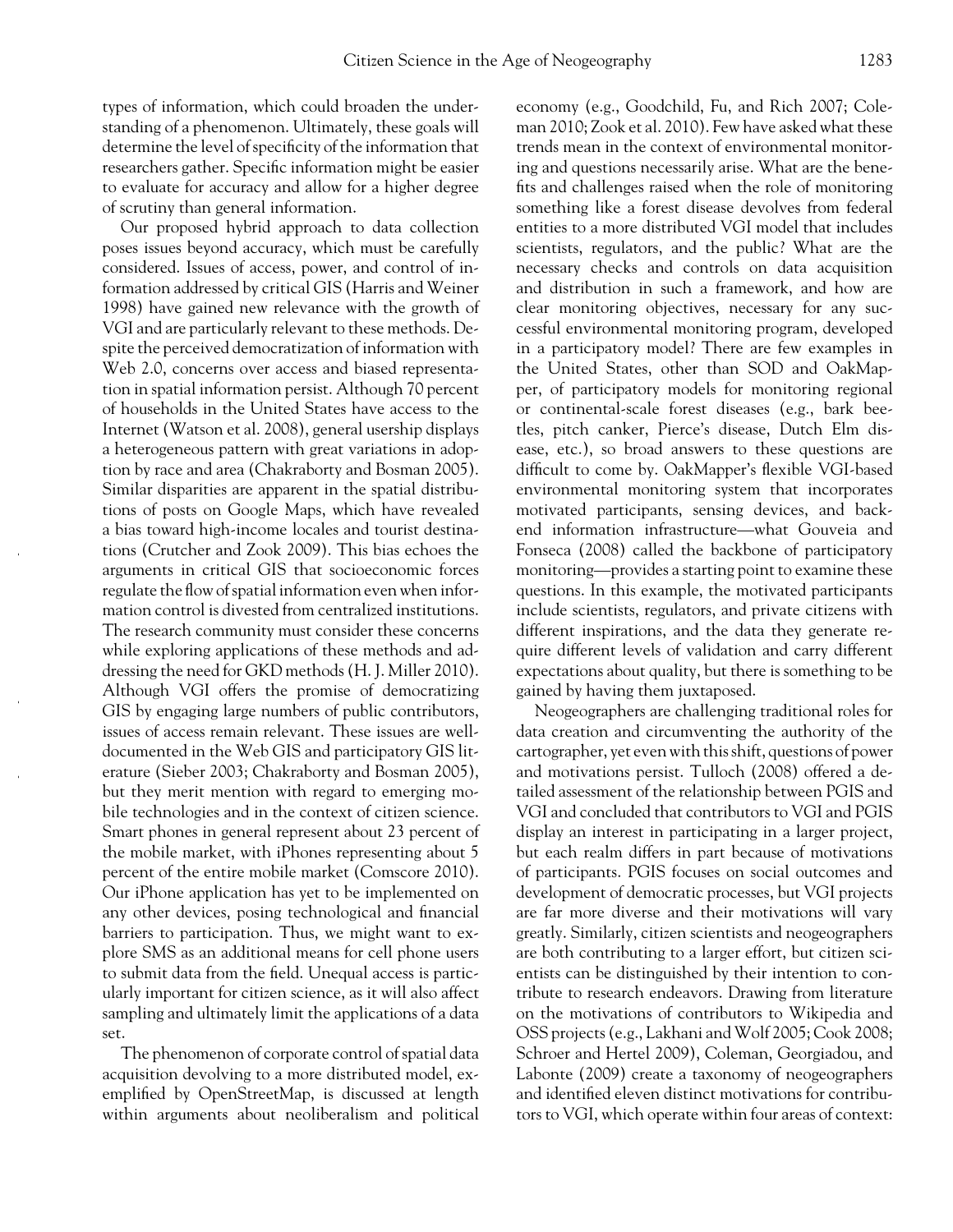market-driven, social networks, emergency reporting, and civic and governmental. OakMapper's services are intended to attract the full spectrum of users identified by this taxonomy, from neophytes to expert authorities, operating within a civic and governmental context. Meanwhile, our data gleaning efforts are intended to draw information from interested amateurs and expert amateurs who are operating within social networks. Produsers from the civic and governmental context are likely to be motivated by professional or personal interest, intellectual stimulation, and protection or enhancement of a personal investment (in this case oak trees and property). At the same time, there will be produsers who are motivated by agendas (e.g., preserving or diminishing real estate values or promoting landscaping services).

We can further situate VGI-driven citizen science projects within the context of a macro–micro participatory decision strategy (Jankowski and Nyerges 2001). According to this framework, participatory decision making involves three macro phases that include intelligence about values and objectives, design of options, and choice about recommendations. At each of these macrolevels, participants first gather information, then organize said information, then select from it, and finally review and assess it to move onto the next phase. OakMapper has only been involved with the first macro phase and has not yet extended into the design and choice phases of environmental decision making. There is the potential for OakMapper to straddle the fields of participatory decision making and citizen science by invoking tools that simultaneously serve data collection and decision support.

OakMapper is very different from traditional expertdriven models of environmental monitoring because of its coupling of data from interested publics and opportunistic utilization of the geocloud. Enhancing our understanding of VGI will open opportunities for researchers to take advantage of this constant flow of information, and new Internet tools, such as Google Fusion Tables, provide greater options for distribution of interactive visualizations. OakMapper is utilizing tweets, which are produced at four times the rate of our current contributions, although these are not all geotagged. The regular contributions of SOD-related information through outside channels reveals the public's continued interest in the topic and shows the potential of popular media to gather related data, even when contributions to a topic-specific site are low. VGI from outside sources is quite useful as a gauge of public interest and can also be utilized to time and target outreach activities for scientific projects. Outreach efforts can also be directed specifically to the produsers who are reporting on SOD in these forums, to recruit them to OakMapper. Currently, we only extract information from these channels, but feeding information into them might improve public outreach and attract more participants. Any photos submitted directly to OakMapper could be automatically uploaded to Flickr and appropriately tagged.

In this article, we show one example of a Web application designed in an open source, produser-centric framework, but tools founded on these elements could take many forms and could borrow from both open source and proprietary software solutions. For example, at one end of the spectrum, some might prefer to work with in an entirely open source environment, creating maps in OpenLayers and using base layers from Open-StreetMap and open source Web design frameworks, such as WordPress. Such a reliance on open source technologies might necessitate a certain level of programming skill, as the more complex and interoperable designs often require extensive programming. Developers are also dependent on a dedicated open source user base for documentation and development, making it difficult to locate information about some technologies. Furthermore, new versions and necessary updates of products might experience infrequent releases. More popular open source technologies with many users, however, are often supported by extensive documentation on the Web and online user forums that quickly answer questions. In utilizing OSS, researchers might also display greater neutrality in their scientific endeavors, as they can divest from corporate interests associated with commercial software (Curry 1998).

# **Conclusions**

The inclusion of private citizens in large-scale and complex environmental challenges will undoubtedly continue, whether through regulation—such as in the National Environmental Protection Agency process that requires public participation in many federal environmental activities—or fed by the spirit of volunteerism. We argue here that environmental monitoring can benefit from accessing a larger spectrum of produsers and an array of data created with different intentions, as illustrated in our conceptual model. Despite the challenges, we show that an integrated geospatial tool set can provide a logical, flexible, and intuitive framework for soliciting, storing, analyzing, and visualizing such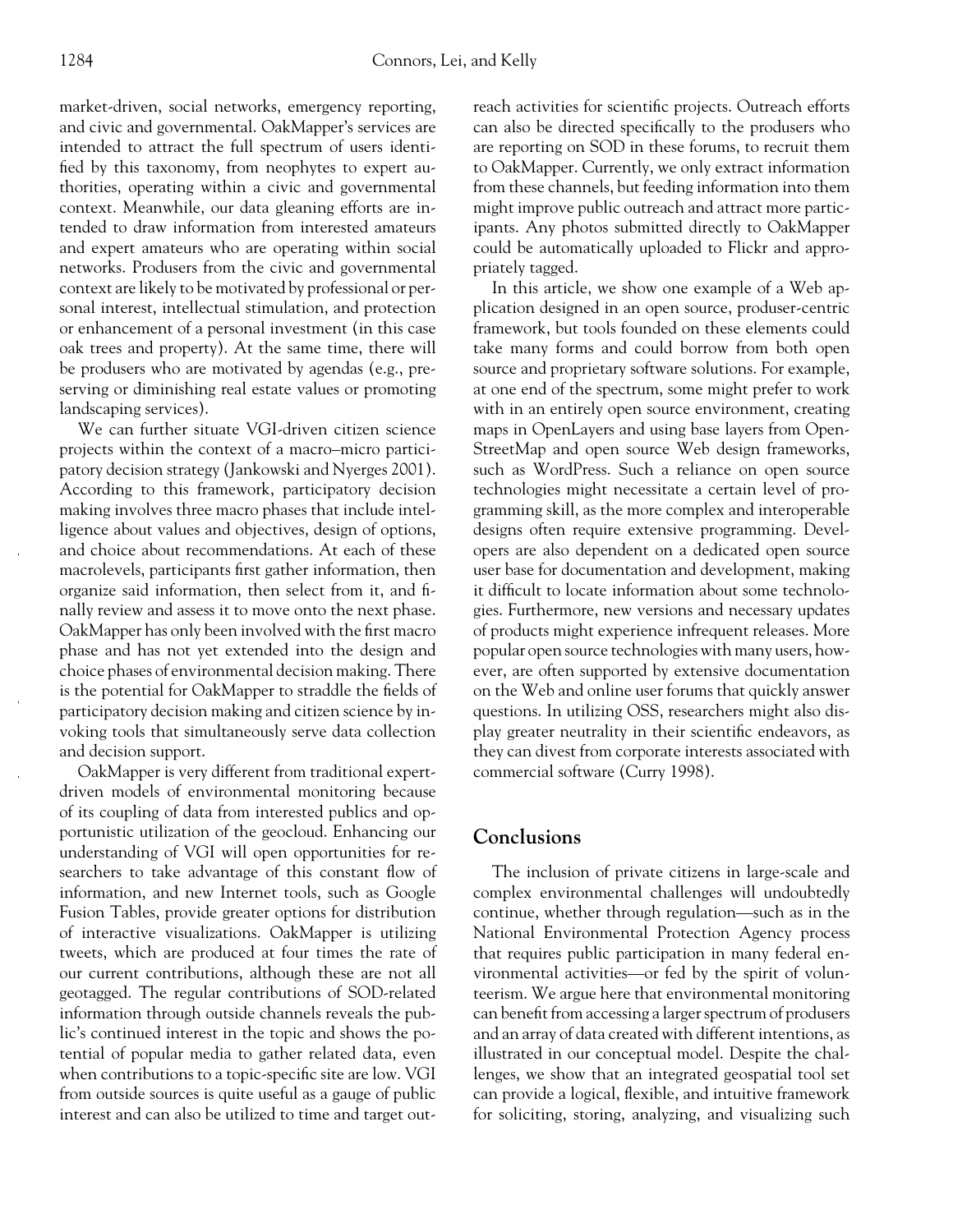volunteered spatial data across information domains. To support this argument, we provide an example of a user-driven project, supported by open source technology, with a scalable database for environmental monitoring. Our example, the OakMapper project, is part of a long-term and collaborative venture where both researchers and private citizens gather and share environmental data at multiple geographic scales over time. The project is intended to help realize the potential of Web mapping and citizen science for environmental monitoring by taking advantage of freely available technologies and robust design principles while paying attention to user experience and having an inclusive view on data sources. The Web mapping technologies presented in this article can quickly gather and disseminate information from multiple streams in an organized and easily interpreted format.

The Web site is a hybrid, uniting several characteristic types of VGI and citizen science: targeted citizen-based observation networks, expert-driven focused environmental monitoring, and opportunistic crowdsourcing efforts (Figure 1). The benefits of our blended approach to monitoring are clear: OakMapper is the one place where all official data on the spread of this disease are available; it has been able to gather spatial information on potential SOD from the length of California from a diverse community; and we have engaged broadly with an interested public about a regional-scale environmental problem. The challenges to this approach have also been considerable, and we are still working through them. Issues of data quality, differential motivation, surveillance and decisionmaking power between parties, all discussed in this article, remain of concern as we seek to utilize new technologies. Such activities can be reviewed in terms of their balance between "external" and "internal" values. External values are those that have usefulness for the public in a specific decision-making context, whereas internal values are those that relate to learning and personal development; these are subjective and specific to each participant (Lawrence 2010). Often, participatory tools are forced to be dichotomous, with either transitional or instrumental objectives, but the benefit and utility of such tools are often more mixed, with multiple audiences with myriad responses and values.

This argument is also useful in the context of information. The benefit of projects such as OakMapper is their hybrid approach to information gathering that solicits information from a range of users—from the regulatory and scientific users who supply specific data on tree infection to the distributed community that includes submissions from the geocloud and submissions from a focused public. This blended approach to citizen-based environmental monitoring enhances data flow and taps into exogenous data sources. We believe that this model might be beneficial and well utilized in other cases of highly visible environmental problems that have an engaged public, a scientific framework, and a broad spatial range.

# **References**

- Aanensen, D., D. Huntley, and E. Feil. 2009. EpiCollect: Linking smartphones to Web applications for epidemiology, ecology and community data collection. *PLoS ONE* 4 (9): e6968.
- Anderson, D. P., J. Cobb, E. Korpela, M. Lebofsky, and D. Wethimer. 2002. SETI@home: An experiment in public-resource computing. *Communications of the ACM* 45:56–61.
- Anderson, G., and R. Moreno-Sanchez. 2003. Building Webbased spatial information solutions around open specifications and open source software. *Transactions in GIS* 7:447–66.
- Antoniou, V., J. Morley, and M. Haklay. 2010. Web 2.0 geotagged photos: Assessing the spatial dimension of the phenomenon. Geomatica 64:99-110.
- Ba, S. 2001. Establishing online trust through a community responsibility system. *Decision Support Systems* 31:323–36.
- Bailey, C., I. Convery, M. Mort, and J. Baxter. 2006. Different public health geographies of the 2001 foot and mouth disease epidemic: "Citizen" versus "professional" epidemiology. *Health and Place* 12:157–66.
- Balram, S., and S. Dragicevic. 2009. Collaborative GIS for spatial decision support and visualization. *Journal of Environmental Management* 90:1963–65.
- Ban, N. C., C. R. Picard, and A. C. J. Vincent. 2008. Comparing and integrating community-based and science-based approaches to prioritizing marine areas for protection. *Conservation Biology* 23:899–910.
- Berkes, F. 2009. Evolution of co-management: Role of knowledge generation, bridging organizations and social learning. *Journal of Environmental Management* 90:1692–1702.
- Budhathoki, N., B. Bruce, and Z. Nedovic-Budic. 2008. Reconceptualizing the role of the user of spatial data infrastructure. *GeoJournal* 72:149–60.
- Budhathoki, N. R., Z. Nedović-Budić, and B. Bruce. 2010. An interdisciplinary frame for understanding volunteered geographic information. *Geomatica* 64:11– 26.
- Butcher, G. 1990. Audubon Christmas bird counts. Biological report, U.S. Fish and Wildlife Service, Washington DC.
- Chakraborty, J., and M. M. Bosman. 2005. Measuring the digital divide in the United States: Race, income, and personal computer ownership. *The Professional Geographer* 57:395–410.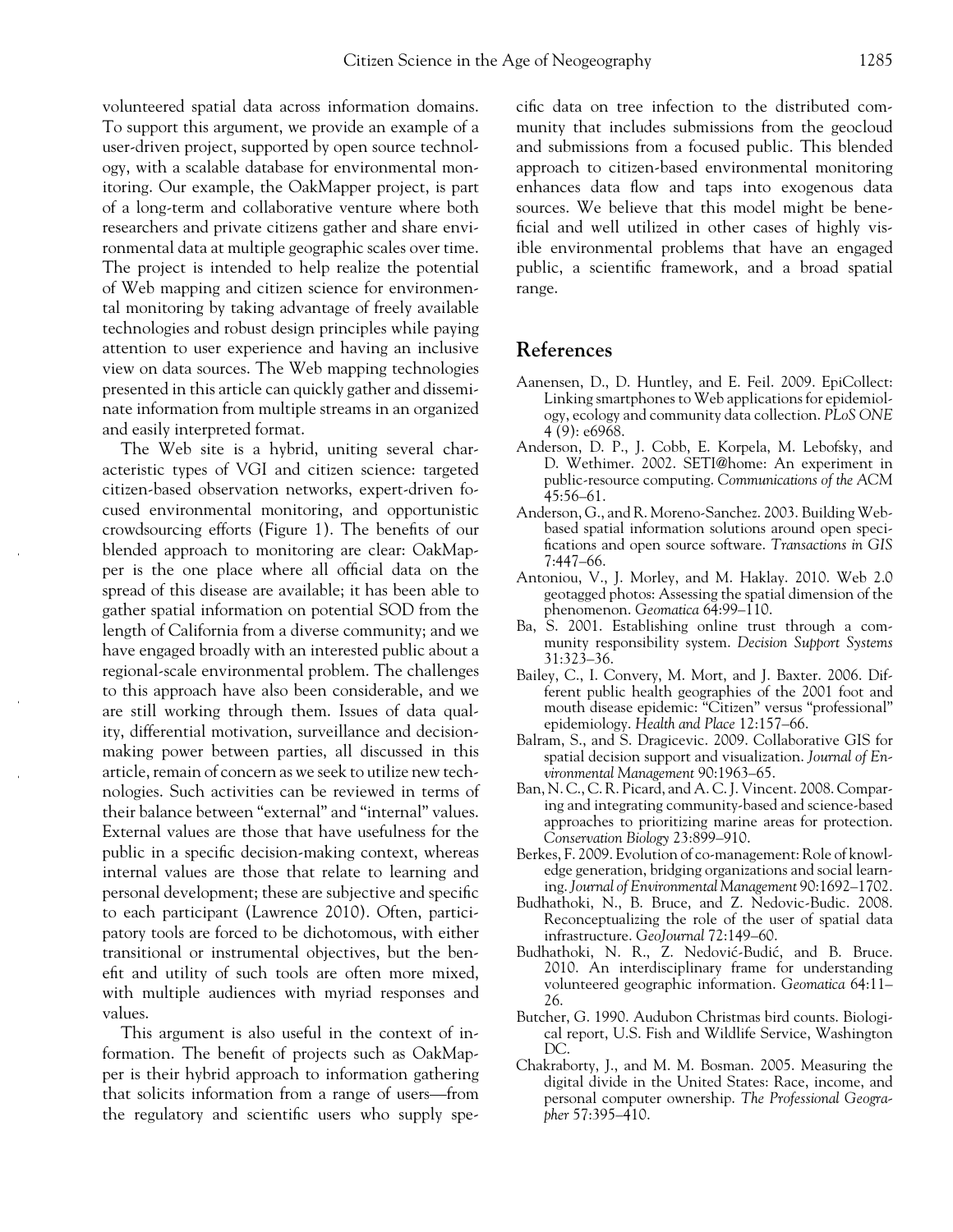- Chew, C., and G. Eysenbach. 2010. Pandemics in the age of Twitter: Content analysis of tweets during the 2009 H1N1 outbreak. *PloS ONE* 5:e14118.
- Coleman, D. J. 2010. The potential and early limitations of volunteered geographic information. *Geomatica* 64:209–19.
- Coleman, D., Y. Georgiadou, and J. Labonte. 2009. Volunteered geographic information: The nature and motivation of produsers. *International Journal of Spatial Data Infrastructures Research* 4:332–58.
- Comscore. 2010. July 2010 U.S. mobile subscriber market share. http://www.comscore.com/Press Events/ Press\_Releases/2010/9/comScore\_Reports\_July\_2010\_ U.S. Mobile Subscriber Market Share (last accessed 26 October 2011).
- Cook, S. 2008. The contribution revolution.*Harvard Business Review* 86:60–69.
- Cooper, C. B., J. Dickinson, T. Phillips, and R. Bonney. 2007. Citizen science as a tool for conservation in residential ecosystems. *Ecology and Society* 12:11.
- Couvet, D., F. Jiguet, R. Julliard, H. Levrel, and A. Teyssedre. 2008. Enhancing citizen contributions to biodiversity science and public policy.*Interdisciplinary Science Reviews* 33:95–103.
- Crandall, D., L. Backstrom, D. Huttenlocher, and J. Kleinberg. 2009. Mapping the world's photos. In *Proceedings of the 18th International Conference on World Wide Web*, chairs J. Quemada and G. Leon, 761–770. New York: ACM.
- Crutcher, M., and M. Zook. 2009. Placemarks and waterlines: Racialized cyberscapes in post-Katrina Google Earth.*Geoforum* 40:523–34.
- Cummings, J. N., and S. Kiesler. 2005. Collaborative research across disciplinary and organizational boundaries. *Social Studies of Science* 35:703–22.
- Curry, M. 1998. *Digital places: Living with geographic information technologies*. Hove, UK: Psychology Press.
- Danielsen, F., A. E. Jensen, P. A. Alviola, D. S. Balete, M. Mendoza, A. Tagtag, C. Custodio, and M. Enghoff. 2005. Does monitoring matter? A quantitative assessment of management decisions from locally-based monitoring of protected areas. *Biodiversity and Conservation* 14:2633–52.
- Delaney, D. G., C. D. Sperling, C. S. Adams, and B. Leung. 2008. Marine invasive species: Validation of citizen science and implications for national monitoring networks. *Biological Invasions* 10:117–28.
- Dragicevic, S., and S. Balram. 2006. Collaborative geographic information systems and science: A transdisciplinary evolution. In *Collaborative geographic information systems*, ed. S. Balram and S. Dragicevic, 341–50. Hershey, PA: Idea Group.
- Driedger, S., A. Kothari, J. Morrison, M. Sawada, E. Crighton, and I. Graham. 2007. Correction: Using participatory design to develop (public) health decision support systems through GIS. *International Journal of Health Geographics* 6:53.
- Dunn, C. E. 2007. Participatory GIS: A people's GIS? *Progress in Human Geography* 31:616–37.
- Dunn, C. E., R. S. Bhopal, S. Cockings, D. Walker, B. Rowlingson, and P. Diggle. 2007. Advancing insights into methods for studying environment–health relationships: A multidisciplinary approach to under-

standing Legionnaires' disease. *Health & Place* 13:677– 90.

- Dykes, J., R. Purves, A. Edwardes, and J. Wood. 2008. Exploring volunteered geographic information to describe place: Visualization of the "Geograph British Isles" collection. *Proceedings of Geographic Information Systems Research UK 2008*, 256–67. Manchester, UK: Manchester Metropolitan University.
- Elwood, S. 2006. Negotiating knowledge production: The everyday inclusions, exclusions, and contradictions of participatory GIS research. *The Professional Geographer* 58:197–208.
	- ———. 2007. Grassroots groups as stakeholders in spatial data infrastructures: Challenges and opportunities for local data development and sharing. *International Journal of Geographic Information Science* 22:71–90.
	- 2010. Geographic information science: Emerging research on the societal implications of the geospatial web. *Progress in Human Geography* 34:349–57.
- ESRI (Environmental Systems Resource Institute). 2008. *ArcGIS 9.3, ArcMIS*. Redlands, CA: ESRI.
- Evans, K., W.deJong, P. Cronkleton, D. Sheil, T. Lymam, T. Kusumanto, and C. J. P. Colfer. 2006. *Guide to participatory tools for forest communities*. Bogor, Indonesia: Center for International Forestry Research.
- Fernandez-Gimenez, M. E., H. L. Ballard, and V. E. Sturtevant. 2008. Adaptive management and social learning in collaborative and community-based monitoring: A study of five community-based forestry organizations in the western USA. *Ecology and Society* 13 (2): 4.
- Flanagin, A., and M. Metzger. 2008. The credibility of volunteered geographic information. *GeoJournal* 72: 137–48.
- Friedland, G., and J. Choi. 2011. Semantic computing and privacy: A case study using inferred geo-location. *International Journal of Semantic Computing* 5:79–93.
- Ghaemi, P., J. Swift, C. Sister, J. P. Wilson and J. Wolch. 2009. Design and implementation of a web-based platform to support interactive environmental planning. *Computers, Environment and Urban Systems* 33:482– 91.
- Girres, J. F., and G. Touya. 2010. Quality assessment of the French OpenStreetMap dataset. *Transactions in GIS* 14:435–59.
- Goodchild, M. F. 1997. Towards a geography of geographic information in a digital world. *Computers, the Environment, and Urban Systems* 21:377–91.
- ———. 2007. Citizens as sensors: The world of volunteered geography. *GeoJournal* 69: 211–21.
- ———. 2008. Commentary: Whither VGI? *GeoJounal* 72:239–44.
- -. 2009. Assertion and authority: The science of user*generated geographic content*. Santa Barbara: University of California, Santa Barbara.
- Goodchild, M. F., P. Fu, and P. Rich. 2007. Sharing geographic information: An assessment of the geospatial one-stop. *Annals of the Association of American Geographers* 97:250–66.
- Gouveia, C., and A. Fonseca. 2008. New approaches to environmental monitoring: The use of ICT to explore volunteered geographic information. *GeoJournal* 72:185–97.
- Greene, S., T. Minoura, J. Steiner, and G. Pentacost. 2007. WebGRMS: Prototype software for web-based mapping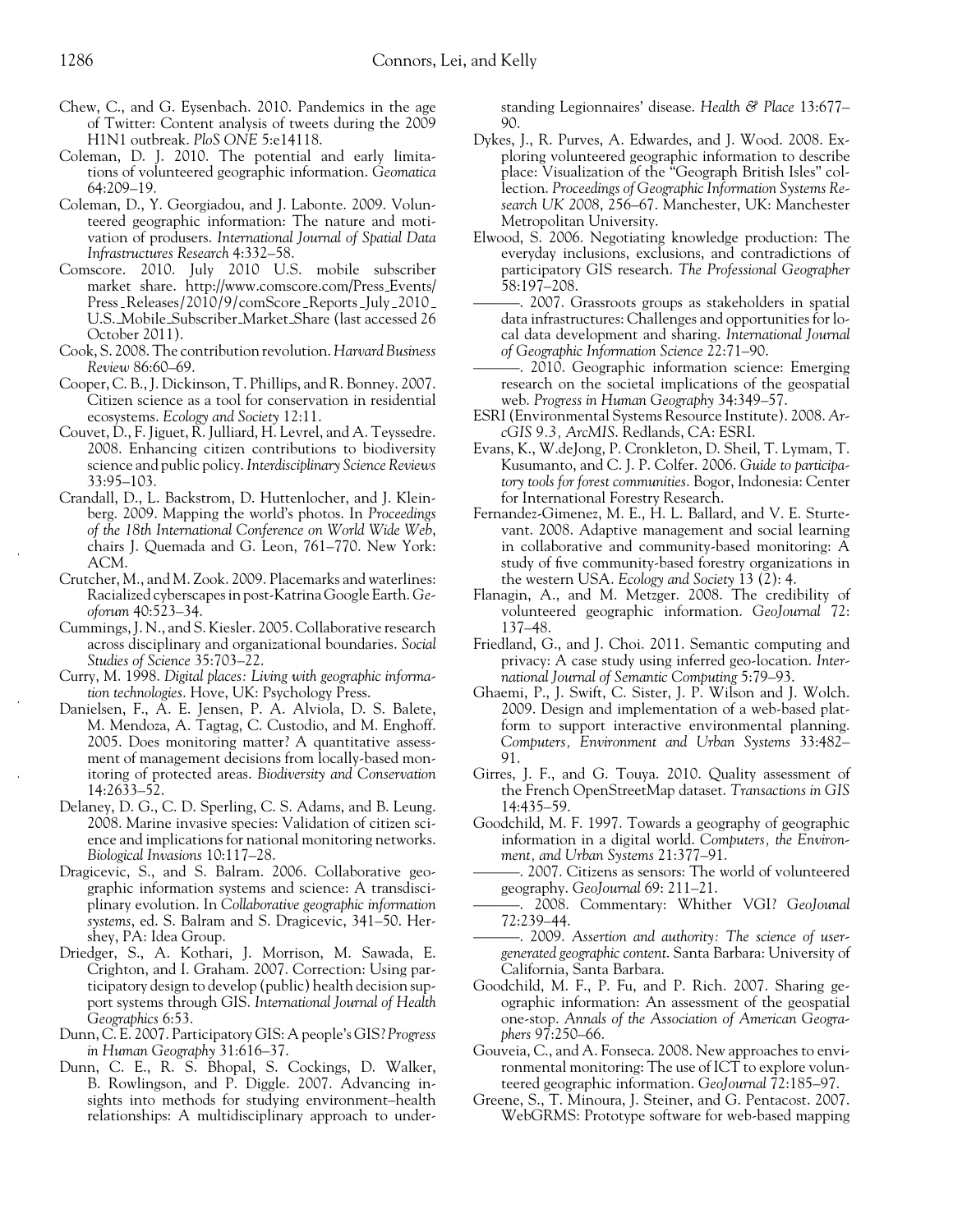of biological collections. *Biodiversity and Conservation* 16:2611–25.

- Guo, Q., M. Kelly, and C. H. Graham. 2005. Support vector machines for predicting distribution of sudden oak death in California. *Ecological Modelling* 182:75–90.
- Haklay, M. 2010. How good is volunteered geographical information? A comparative study of OpenStreetMap and Ordnance Survey datasets. *Environment and Planning B: Planning and Design* 37:682–703.
- Haklay, M. M., S. Basiouka, V. Antoniou, and A. Ather. 2010. How many volunteers does it take to map an area well? The validity of Linus law to volunteered geographic information. *The Cartographic Journal* 47:315–22.
- Haklay, M., A. Singleton, and C. Parker. 2008. Web mapping 2.*0: The neogeography of the GeoWeb*. *Geography Compass* 22:2011–39.
- Hall, G. B., R. Chipeniuk, R. D. Feick, M. G. Leahy, and V. Deparday. 2010. Community-based production of geographic information using open source software and Web 2.0. *International Journal of Geographical Information Science* 24:761–81.
- Harris, T., and D. Weiner. 1998. Empowerment, marginalization and "community-integrated" GIS. *Cartography and Geographic Information Systems* 25:67–76.
- Heer, J., and M. Agrawala. 2008. Design considerations for collaborative visual analytics. *Information Visualization* 7:49–62.
- Holland, M. M. 1996. Ensuring sustainability of natural resources: Focus on institutional arrangements. *Canadian Journal of Fisheries and Aquatic Sciences* 53:432–39.
- Howe, J. 2009. *Crowdsourcing: Why the power of the crowd is driving the future of business*. Three Rivers Press.
- Irwin, A. 1995. *Citizen science: A study of people, expertise and sustainable development*. London: Burns & Oates.
- Jacobson, C., K. F. D. Hughey, W. J. Allen, S. Rixecker, and R. W. Carter. 2009. Toward more reflexive use of adaptive management. *Society and Natural Resources* 22:484–95.
- Jankowski, P., & T. Nyerges. 2001. GIS-supported collaborative decision making: Results of an experiment. *Annals of the Association of American Geographers* 91:48–70.
- Jennings, D. B., S. T. Jarnagin, and D.W. Ebert. 2004. A modeling approach for estimating watershed impervious surface area from National Land Cover Data 92. *Photogrammetric Engineering and Remote Sensing* 70:1295–1307.
- Kearns, F. R., M. Kelly, and K. A. Tuxen. 2003. Everything happens somewhere: Using WebGIS as a tool for sustainable natural resource management. *Frontiers in Ecology and the Environment* 1:541–48.
- Kelly, M., Q. Guo, D. Liu, and D. Shaari. 2007. Modeling the risk for a new invasive forest disease in the United States: An evaluation of five environmental niche models. *Computers, Environment and Urban Systems* 31:689–710.
- Kelly, M., and K. Tuxen. 2003. WebGIS for monitoring "sudden oak death" in coastal California. *Computers, Environment and Urban Systems* 27:527–47.
- Kelly, M., K. Tuxen, and F. Kearns. 2004. Geospatial informatics for management of a new forest disease: Sudden oak death. *Photogrammetric Engineering and Remote Sensing* 70: 1001–1004.
- Kluza, D., D. Vieglais, J. Andreasen, and A. Peterson. 2007. Sudden oak death: Geographic risk estimates and predictions of origins. *Plant Pathology* 56:580–87.
- Kouzes, R. T., J. D. Meyers, and W. A. Wulf. 1996. Collaboratories doing science on the Internet. *Computer Methods and Programs in Biomedicine* 29:40–46.
- Kusel, J., S. C. Doak, S. Carpenter, and V. E. Sturtevant. 1996. The role of the public in adaptive ecosystem management. In *Sierra Nevada Ecosystem Project: Final report to Congress, Vol. II, Assessments and scientific basis for management options*, 611–24. Davis: Centers for Water and Wildland Resources, University of California–Davis.
- Lakhani, K. R., and R. Wolf. 2005. Why hackers do what they do: Understanding motivation and effort in free/open source software projects. In *Perspectives on free and open source software*, ed. J. Feller, B. Fitzgerald, S. Hissam, and K. Lakhani, 3–21. Cambridge, MA: MIT Press.
- Lawrence, A. 2010. "No personal motive?" Volunteers, biodiversity, and the false dichotomies of participation. *Ethics, Place and Environment* 9:279–98.
- Lee, T., M. Quinn, and D. Duke. 2006. Citizen, science, highways, and wildlife: Using a web-based GIS to engage citizens in collecting wildlife information. *Ecology and Society* 11:11.
- Lepczyk, C. 2005. Integrating published data and citizen science to describe bird diversity across a landscape. *Ecology* 42:672–77.
- Longueville, B. D., G. Luraschi, P. Smits, S. Peedell, and T. D. Groeve. 2010. Citizens as sensors for natural hazards: A VGI integration workflow. *Geomatica* 64:41– 59.
- Lynam, T.,W. de Jong, D. Sheil, K. Evans, and T. Kusumanto. 2007. A review of the tools for incorporating community knowledge, preferences, and values into decision making in natural resource management. *Ecology and Society* 12 (5). http://www.ecologyandsociety.org/vol12/iss1/art5/ (last accessed 26 October 2011).
- MacEachren, A. M., M. Gahegan, W. Pike, I. Brewer, G. Cai, and E. Lengerich. 2004. Geovisualization for knowledge construction and decision support. *IEEE Computer Graphics and Applications* 24:13–17.
- Magarey, R., G. Fowler, M. Colunga, W. Smith, and R. Meentemeyer. 2008. Climate-host mapping of Phytophthora ramorum, causal agent of sudden oak death. In *Proceedings of the Sudden Oak Death Third Science Symposium*, tech coords. S. J. Frankel, J. T. Kliejunas, and K. M. Palmieri, 269–75. Albany, CA: Pacific Southwest Research Station, Forest Service, U.S. Department of Agriculture.
- Marsh, S., and M. R. Dibben. 2003. The role of trust in information science and technology. *Annual Review of Information Science and Technology* 37:465–98.
- Mason, B., and S. Dragicevic. 2006. Web GIS and knowledge management systems: An integrated design for collaborative community planning. In *Collaborative Geographic Information Systems*, ed. S. Balram and S. Dragicevic, 263–84. Hershey, PA: Idea Group Publishing.
- McCaffrey, R. 2005. Using citizen science in urban bird studies. *Urban Habitats* 3:70–86.
- McPherson, B. A., S. R. Mori, D. L. Wood, A. J. Storer, P. Svihra, N. M. Kelly, and R. B. Standiford. 2005. Sudden oak death in California: Disease progression in oaks and tanoaks. *Forest Ecology and Management* 213:71–89.
- Miller, C. C. 2006. A beast in the field: The Google Maps mashup as GIS/2. *Cartographica: The International*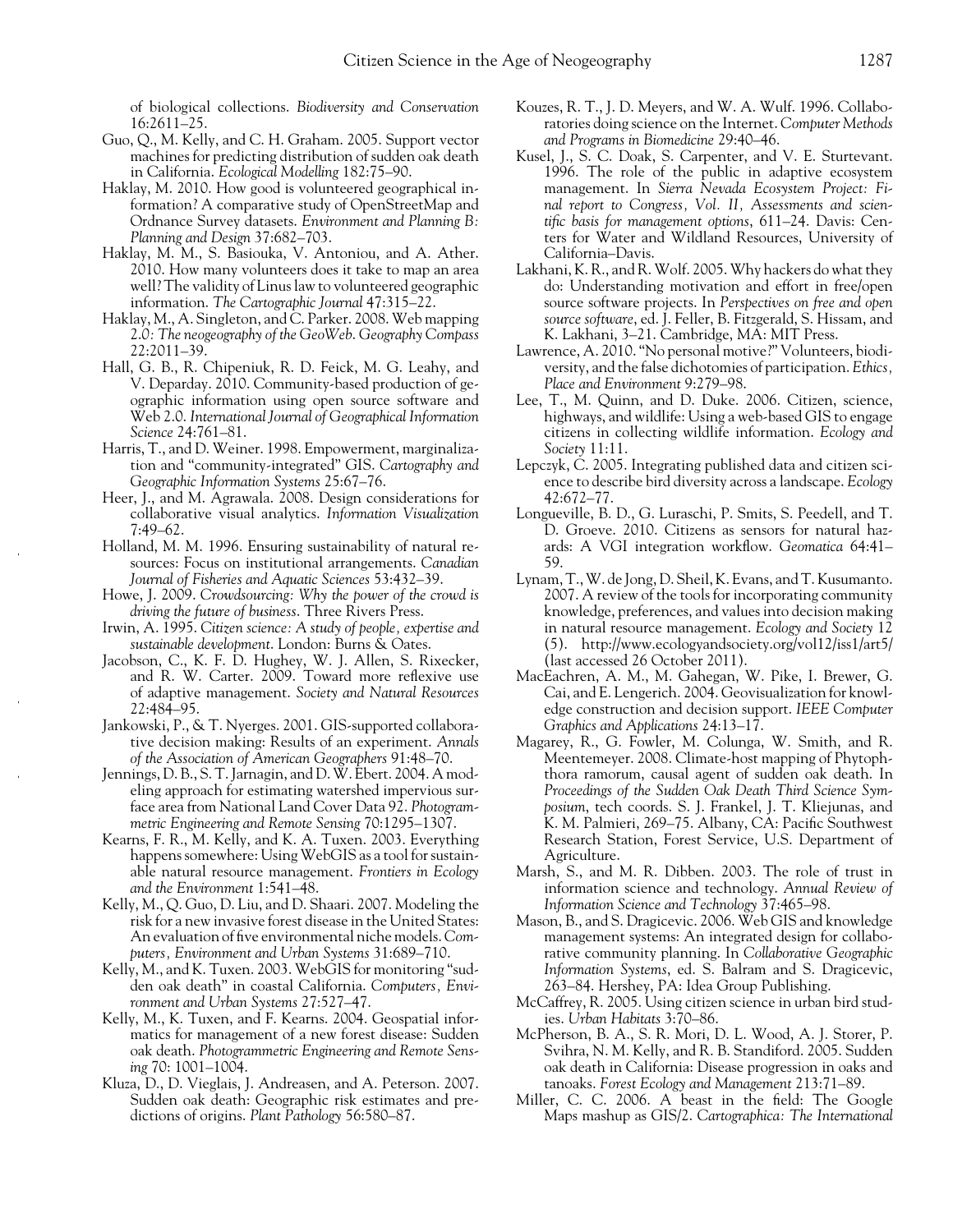*Journal for Geographic Information and Geovisualization* 41:187–99.

- Miller, H. J. 2010. The data avalanche is here: Shouldn't we be digging? *Journal of Regional Science* 50:181–201.
- Morehouse, B. J., and S. O'Brien. 2008. Facilitating public involvement in strategic planning for wildland fire management. *The Professional Geographer* 60:495–507.
- Moreno-Sanchez, R., G. Anderson, J. Cruz, and M. Hayden. 2007. The potential for the use of open source software and open specifications in creating Web-based crossborder health spatial information systems. *International Journal of Geographical Information Science* 21:1135–63.
- Newman, G., D. Zimmerman, A. Crall, M. Laituri, J. Graham, and L. Stapel. 2010. User-friendly web mapping: Lessons from a citizen science website. *International Journal of Geographical Information Science* 24:1851–69.
- Nyerges, T., P. Jankowski, D. Tuthill, and K. Ramsey. 2006. Collaborative water resource decision support: Results of a field experiment. *Annals of the Association of American Geographers* 96:699–725.
- Obermeyer, N. 1998. PPGIS: The evolution of public participation GIS. *Cartography and Geographic Information Systems* 25 (2): 65–66.
- O'Reilly, T. 2007.What isWeb 2.0: Design patterns and business models for the next generation of software. *Communications and Strategies* 65:17–37.
- Parker, B. 2006. Constructing community through maps? power and praxis in community mapping. *The Professional Geographer* 58:470–84.
- Pattengill-Semmens, C., and B. Semmens. 2003. Conservation and management applications of the reef volunteer fish monitoring program. *Environmental Monitoring and Assessment* 81:43–50.
- Payne, C. 2002. On the security of open source software. *Information Systems Journal* 12:61–78.
- Pedersen, B., F. Kearns, and M. Kelly. 2007. Methods for facilitating web-based participatory research informatics. *Ecological Informatics* 2:33–42.
- Peluso, N. L. 1995. Whose woods are these? Countermapping forest territories in Kalimantan, Indonesia. *Antipode* 27:383–406.
- Peng, Z. 2001. Internet GIS for public participation. *Environment and Planning B: Planning and Design* 28:889–905.
- Pickles, J. 1995. *Ground truth: The social implications of geographic information systems*. New York: Guilford.
- Poser, K., and D. Dransch. 2010. Volunteered geographic information for disaster management with application to rapid flood damage estimation. *Geomatica* 64:189–98.
- Rattenbury, T., N. Good, and M. Naaman. 2007. Towards automatic extraction of event and place semantics from flickr tags. In *Proceedings of the 30th annual international ACM SIGIR conference on research and development in information retrieval*, chairs W. Kraaij and A. P. de Vries, 103–10. New York: ACM.
- Ratti, C., D. Frenchman, R. M. Pulselli, and S. Williams. 2006. Moblile landscapes: Using location data from cell phones for urban analysis. *Environment and Planning B: Planning and Design* 33:727–48.
- Rinner, C., C. Kefller, and S. Andrulis. 2008. The use of Web 2.0 concepts to support deliberation in spatial decision-making. *Computers, Environment and Urban Systems* 32:386–95.
- Rizzo, D. M., and M. Garbelotto. 2003. Sudden oak death: Endangering California and Oregon forest ecosystems. *Frontiers in Ecology and the Environment* 1:197–204.
- Schroer, J., and G. Hertel. 2009. Voluntary engagement in an open web-based encyclopedia: Wikipedians and why they do it. *Media Psychology* 12:96–120.
- Seeger, C. 2008. The role of facilitated volunteered geographic information in the landscape planning and site design process. *GeoJournal* 72:199–213.
- Shneiderman, B. 2000. Designing trust into online experiences. *Communications of the ACM* 43 (12): 57–59.
- Sieber, R. E. 2003. Public participation geographic information systems across borders. *The Canadian Geographer* 47:50–61.
- -. 2006. Public participation georgaphic information systems: A literature review and framework. *Annals of the Association of American Geographers* 96:491–507.
- Simao, A., P. J. Densham, and M. M. Haklay. 2009. Webbased GIS for collaborative planning and public participation: An application to the strategic planning of wind farm sites. *Journal of Environmental Management* 90:2027–40.
- Sisk, T. D., J. W. Prather, H. M. Hampton, E. N. Aumack, Y. Xu, and B. G. Dickson. 2006. Participatory landscape analysis to guide restoration of ponderosa pine ecosystems in the American Southwest. *Landscape and Urban Planning* 78:300–10.
- Skupin, A., and S. Fabrikant. 2003. Spatialization methods: A cartographic research agenda for non-geographic information visualization. *Cartography and Geographic Information Science* 30:99–120.
- Steiniger, S., and E. Bocher. 2009. An overview on current free and open source desktop GIS developments. *International Journal of Geographic Information Science* 23:1345–70.
- Sullivan, B., C. Wood, M. Iliff, R. Bonney, D. Fink, and S. Kelling. 2009. eBird: A citizen-based bird observation network in the biological sciences. *Biological Conservation* 142: 2282–92.
- Tufte, E. 2001. *The visual display of quantitative information.* 2nd ed. Cheshire, CT: Graphics Press.
- Tulloch, David, L. 2008. Is VGI Participation: From vernal pools to video games. *GeoJournal* 72:161–71.
- Turner, A. 2006. *Introduction to neogeography*. Sebastopol, CA: O'Reilly Media.
- Von Krogh, G., S. Spaeth, and K. Lakhani. 2003. Community, joining, and specialization in open source software innovation: A case study. *Research Policy* 32:1217– 41.
- Walker, D., J. P. Jones, S. M. Roberts, and O. R. Frohling. 2007. When participation meets empowerment: The WWF and the politics of invitation in the Chimalapas, Mexico. *Annals of the Association of American Geographers* 97:423–44.
- Ward, K., and G. Johnson. 2007. Geospatial methods provide timely and comprehensive urban forest information. *Urban Forestry and Urban Greening* 6:15–22.
- Warf, B., and D. Sui. 2010. From GIS to neogeography: Ontological implications and theories of truth. *Annals of GIS* 16:197–209.
- Watson, A., A. Bell, J. Kvedar, and R. Grant. 2008. Reevaluating the digital divide: Current lack of Internet use